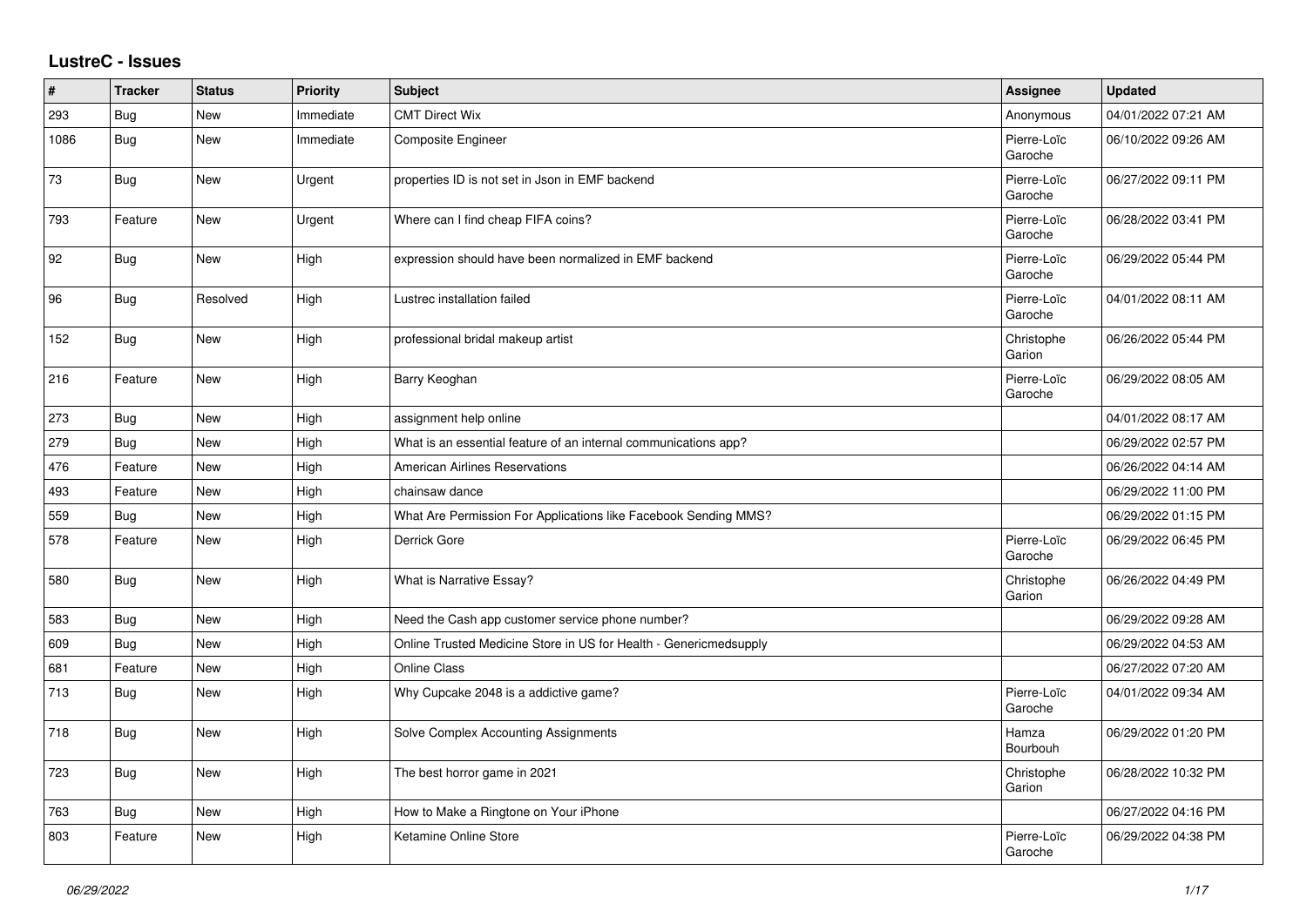| $\sharp$ | <b>Tracker</b> | <b>Status</b> | <b>Priority</b> | <b>Subject</b>                                                                                                                               | Assignee               | <b>Updated</b>      |
|----------|----------------|---------------|-----------------|----------------------------------------------------------------------------------------------------------------------------------------------|------------------------|---------------------|
| 931      | Feature        | New           | High            | Situs Judi Slot Online apel888                                                                                                               | Pierre-Loïc<br>Garoche | 06/26/2022 01:07 AM |
| 1005     | Bug            | New           | High            | Nursing Assignment Help in UK                                                                                                                |                        | 05/13/2022 05:33 PM |
| 1066     | Feature        | New           | High            | Using the default Routerlogin.net web address for setup                                                                                      |                        | 05/31/2022 12:16 PM |
| 1095     | Feature        | New           | High            | Want to Know the Best CV Makers in Dubai?                                                                                                    |                        | 06/20/2022 06:29 AM |
| 1105     | Bug            | New           | High            | What is Mahjong online?                                                                                                                      |                        | 06/28/2022 03:47 AM |
| 1107     | Feature        | New           | High            | Where do you have to find an application to watch news and sports videos?                                                                    | Christophe<br>Garion   | 06/29/2022 10:16 AM |
| 63       | Feature        | New           | Normal          | Skip normalization step in mutation generation if it possible                                                                                | Pierre-Loïc<br>Garoche | 06/29/2022 08:54 AM |
| 72       | Bug            | New           | Normal          | Simulinkd does not match Lustre using EMF backend when using nested Merge expression                                                         | Pierre-Loïc<br>Garoche | 04/01/2022 08:06 AM |
| 74       | Bug            | New           | Normal          | const is not supported inside contract                                                                                                       | Pierre-Loïc<br>Garoche | 06/29/2022 01:17 PM |
| 75       | Bug            | New           | Normal          | exception File "checks/algebraicLoop.ml", line 368, characters 16-22: Assertion failed                                                       |                        | 06/29/2022 09:56 PM |
| 76       | Bug            | New           | Normal          | Import error: Load error: imported node real_to_int declared in a regular Lustre file. File "include/conv.lusi",<br>line 1, characters 0-64: |                        | 06/29/2022 05:50 PM |
| 78       | Bug            | In Progress   | Normal          | Why generate MCDC conditions for constant flows?                                                                                             | Pierre-Loïc<br>Garoche | 04/01/2022 08:08 AM |
| 88       | Bug            | New           | Normal          | kind2 output: When for node arguments                                                                                                        | Pierre-Loïc<br>Garoche | 06/29/2022 11:10 PM |
| 113      | Bug            | New           | Normal          | ufc 254 live                                                                                                                                 |                        | 06/27/2022 08:54 AM |
| 114      | Bug            | New           | Normal          | <b>Medical Research Writing Services</b>                                                                                                     |                        | 06/28/2022 12:06 AM |
| 115      | Bug            | New           | Normal          | <b>NFL LIVE STREAM</b>                                                                                                                       |                        | 06/29/2022 07:00 PM |
| 116      | <b>Bug</b>     | New           | Normal          | aertaeyg                                                                                                                                     |                        | 06/27/2022 11:06 PM |
| 117      | Bug            | New           | Normal          | How to Watch Cowboys vs Cardinals Game Live Stream FREE TV                                                                                   |                        | 04/01/2022 08:08 AM |
| 118      | Bug            | New           | Normal          | golf                                                                                                                                         | Anonymous              | 06/29/2022 07:36 PM |
| 119      | Bug            | New           | Normal          | klhjigyu                                                                                                                                     |                        | 06/29/2022 06:19 PM |
| 120      | Bug            | New           | Normal          | ghfjtkx                                                                                                                                      | Pierre-Loïc<br>Garoche | 06/29/2022 09:26 PM |
| 121      | Bug            | New           | Normal          | xgfhjmghtm                                                                                                                                   |                        | 04/01/2022 07:56 AM |
| 122      | Bug            | New           | Normal          | <b>AFL Live Stream</b>                                                                                                                       |                        | 04/01/2022 07:55 AM |
| 123      | Bug            | New           | Normal          | https://www.reddit.com/r/NRLgrandfinal2020/                                                                                                  |                        | 06/28/2022 06:50 PM |
| 124      | Bug            | New           | Normal          | https://www.bigmarker.com/ustvpass/LIVE-Atlanta-Falcons-vs-Carolina-Panthers-NFL-Week-8-Game                                                 |                        | 04/01/2022 07:55 AM |
| 125      | Bug            | New           | Normal          | vbvnm                                                                                                                                        |                        | 04/01/2022 07:55 AM |
| 126      | Feature        | New           | Normal          | Stussy Air Force 1 replica                                                                                                                   |                        | 06/29/2022 02:04 PM |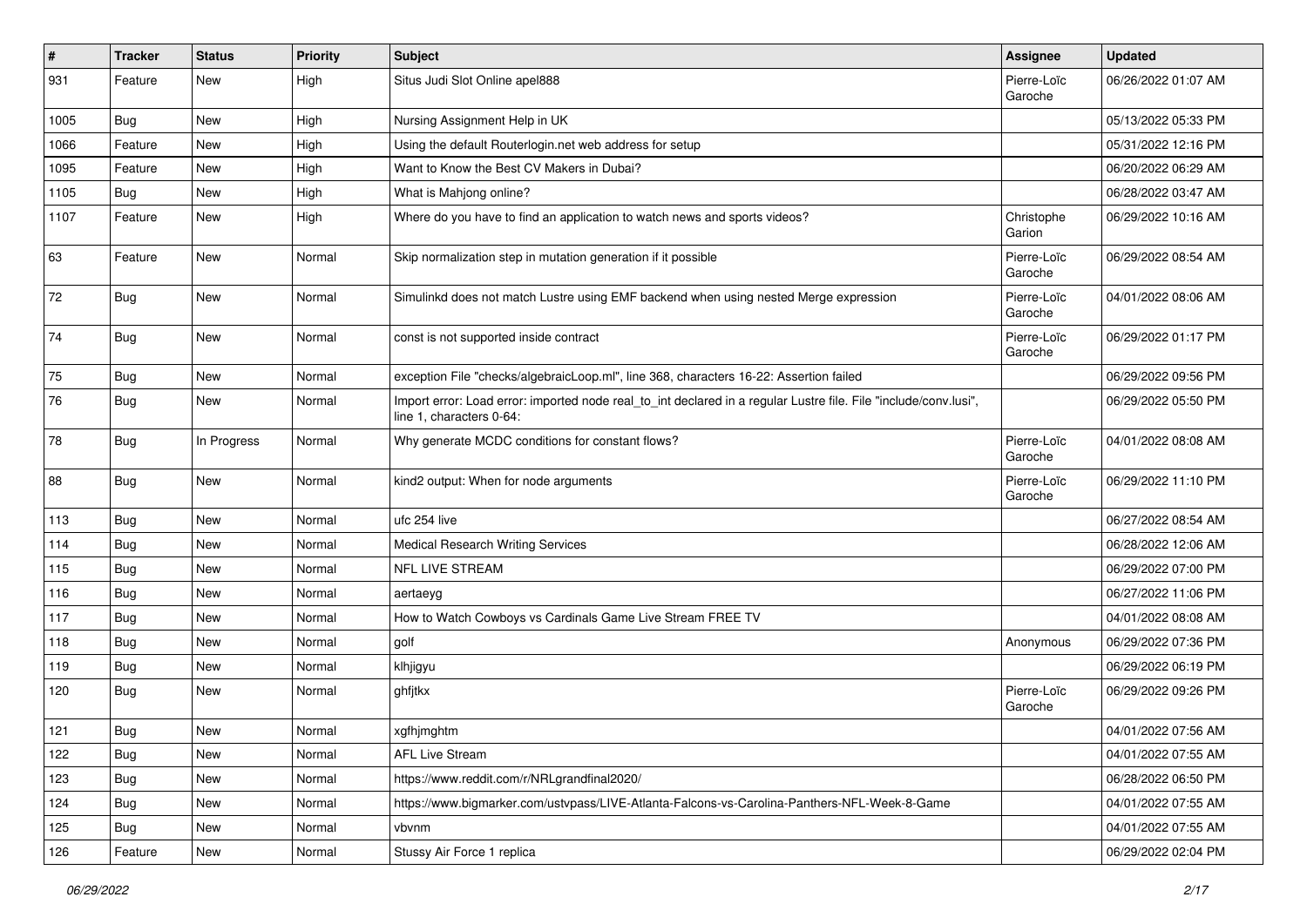| $\vert$ # | <b>Tracker</b> | <b>Status</b> | <b>Priority</b> | <b>Subject</b>                                 | Assignee               | <b>Updated</b>      |
|-----------|----------------|---------------|-----------------|------------------------------------------------|------------------------|---------------------|
| 127       | Feature        | New           | Normal          | replica af1                                    |                        | 04/01/2022 07:55 AM |
| 128       | Bug            | New           | Normal          | dfgbd                                          |                        | 06/28/2022 09:48 AM |
| 129       | Bug            | New           | Normal          | xcvgbgh                                        |                        | 06/28/2022 11:10 AM |
| 131       | <b>Bug</b>     | New           | Normal          | triokids                                       |                        | 04/01/2022 07:54 AM |
| 132       | <b>Bug</b>     | New           | Normal          | concrete-everything                            |                        | 06/29/2022 05:41 PM |
| 133       | Bug            | New           | Normal          | craftlabs                                      |                        | 06/29/2022 10:22 AM |
| 134       | Bug            | New           | Normal          | wisegolfers                                    |                        | 06/29/2022 06:38 AM |
| 135       | Bug            | New           | Normal          | factspress                                     |                        | 04/01/2022 07:52 AM |
| 136       | Bug            | New           | Normal          | snappow                                        |                        | 06/29/2022 10:52 PM |
| 137       | <b>Bug</b>     | New           | Normal          | hcbets                                         |                        | 04/01/2022 07:52 AM |
| 138       | Bug            | New           | Normal          | own-sweethome                                  |                        | 06/28/2022 08:42 PM |
| 139       | Bug            | New           | Normal          | relseo                                         |                        | 06/28/2022 08:48 PM |
| 140       | Bug            | New           | Normal          | sugarbalanceusa                                |                        | 06/29/2022 04:56 PM |
| 141       | Feature        | New           | Normal          | Something about jerry curly                    |                        | 06/29/2022 09:32 PM |
| 142       | Feature        | New           | Normal          | About ashimary hair                            |                        | 06/29/2022 07:17 PM |
| 143       | Bug            | New           | Normal          | Bob lace front wigs                            |                        | 06/29/2022 09:15 PM |
| 144       | Bug            | New           | Normal          | curly bob lace front wigs                      |                        | 06/26/2022 01:44 PM |
| 145       | <b>Bug</b>     | New           | Normal          | abdulbaissagar                                 |                        | 06/29/2022 01:56 PM |
| 146       | <b>Bug</b>     | New           | Normal          | bayabais                                       |                        | 06/29/2022 08:05 PM |
| 147       | Bug            | New           | Normal          | xzxgfufi                                       |                        | 04/01/2022 07:54 AM |
| 148       | Bug            | New           | Normal          | zxZdfg                                         |                        | 04/01/2022 08:01 AM |
| 149       | Bug            | New           | Normal          | dftgy                                          |                        | 06/28/2022 06:18 PM |
| 150       | Bug            | New           | Normal          | dfgh                                           |                        | 06/29/2022 09:47 PM |
| 151       | Feature        | New           | Normal          | Law Essay Writing Service - Assignments Planet |                        | 06/29/2022 06:45 PM |
| 153       | Bug            | New           | Normal          | urgent loan online                             | Christophe<br>Garion   | 06/29/2022 05:43 PM |
| 154       | <b>Bug</b>     | New           | Normal          | fdgyyrut gyrtrw                                |                        | 06/27/2022 01:21 AM |
| 155       | Bug            | New           | Normal          | Cant access my cash app account                | Pierre-Loïc<br>Garoche | 06/29/2022 01:55 PM |
| 156       | <b>Bug</b>     | New           | Normal          | Access old cash app account                    |                        | 04/01/2022 08:00 AM |
| 157       | Bug            | New           | Normal          | Forget cash app pin                            |                        | 06/29/2022 12:43 PM |
| 158       | <b>Bug</b>     | New           | Normal          | dfghj zcvgh                                    |                        | 06/27/2022 07:28 AM |
| 159       | <b>Bug</b>     | New           | Normal          | xfguih njgkh                                   |                        | 06/28/2022 04:45 PM |
| 160       | <b>Bug</b>     | New           | Normal          | rtyuiv wbhyu                                   |                        | 04/01/2022 07:56 AM |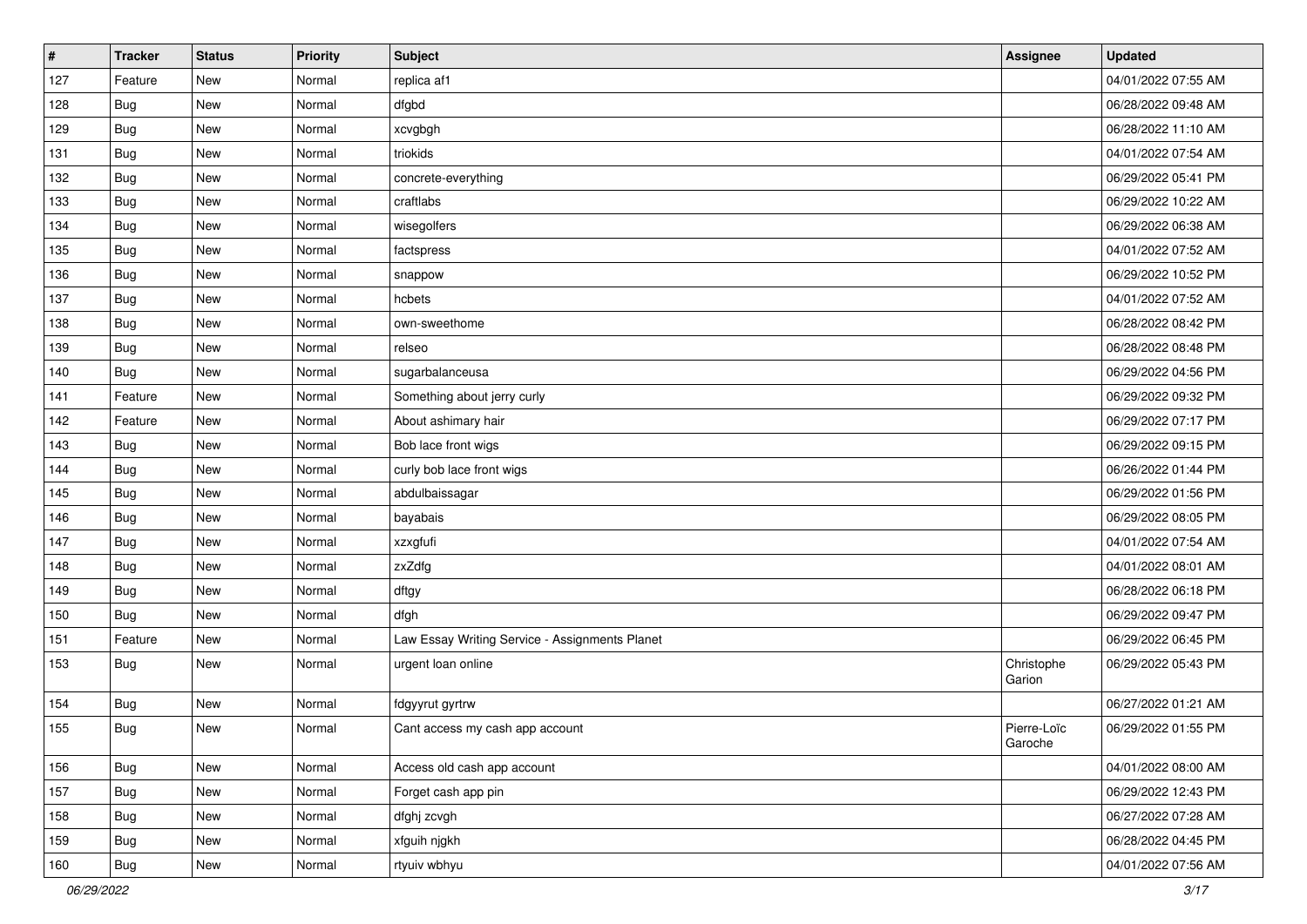| $\vert$ # | <b>Tracker</b> | <b>Status</b> | <b>Priority</b> | <b>Subject</b>                                         | <b>Assignee</b>        | <b>Updated</b>      |
|-----------|----------------|---------------|-----------------|--------------------------------------------------------|------------------------|---------------------|
| 161       | <b>Bug</b>     | New           | Normal          | dfdrtyuio                                              |                        | 06/29/2022 12:00 PM |
| 162       | Bug            | New           | Normal          | gfyuik9                                                | Hamza<br>Bourbouh      | 04/01/2022 08:01 AM |
| 163       | Bug            | New           | Normal          | jknjopl[                                               |                        | 04/01/2022 07:58 AM |
| 164       | Bug            | New           | Normal          | dfgbd                                                  |                        | 06/29/2022 09:59 PM |
| 165       | Bug            | New           | Normal          | dfgbd                                                  |                        | 04/01/2022 07:57 AM |
| 166       | Bug            | New           | Normal          | dfgbd                                                  |                        | 04/01/2022 07:57 AM |
| 167       | <b>Bug</b>     | New           | Normal          | instant loan without documents                         | Anonymous              | 06/28/2022 07:35 PM |
| 168       | Bug            | New           | Normal          | UFC 256 Live Stream Online                             |                        | 06/29/2022 03:42 PM |
| 169       | Bug            | New           | Normal          | CV Maker - UAE CV Writing Agency                       |                        | 06/28/2022 05:38 PM |
| 170       | Feature        | New           | Normal          | top mba colleges in bangalore                          |                        | 06/28/2022 10:55 AM |
| 171       | Feature        | New           | Normal          | loan management system                                 |                        | 06/28/2022 08:24 PM |
| 172       | Feature        | New           | Normal          | pgdm colleges in bangalore                             |                        | 06/23/2022 10:47 PM |
| 173       | Feature        | New           | Normal          | private limited company registration                   |                        | 06/28/2022 09:51 PM |
| 174       | Feature        | New           | Normal          | Digital Marketing Philadelphia                         |                        | 06/28/2022 11:34 AM |
| 175       | Feature        | New           | Normal          | All About Cash App Transfer Fail Problems              |                        | 06/29/2022 06:38 PM |
| 176       | <b>Bug</b>     | New           | Normal          | instant loan without documents                         |                        | 06/18/2022 01:43 PM |
| 177       | Feature        | New           | Normal          | HD lace silky straight human hair wig                  |                        | 04/01/2022 08:41 AM |
| 178       | Bug            | New           | Normal          | transparent lace wigs                                  |                        | 06/29/2022 05:31 AM |
| 179       | Bug            | New           | Normal          | body wave                                              |                        | 04/01/2022 08:41 AM |
| 180       | Feature        | New           | Normal          | homoeobazaar                                           |                        | 06/29/2022 09:22 PM |
| 181       | Bug            | New           | Normal          | <b>Healthcare Custom Writing Services</b>              |                        | 06/29/2022 07:35 PM |
| 182       | Bug            | New           | Normal          | <b>Healthcare Custom Writing Services</b>              |                        | 06/28/2022 10:53 AM |
| 183       | Bug            | New           | Normal          | Nursing Assignment Help Online                         |                        | 06/29/2022 05:59 PM |
| 184       | <b>Bug</b>     | New           | Normal          | Affordable Business Writing Services                   |                        | 06/29/2022 05:53 AM |
| 185       | Bug            | New           | Normal          | Non-Plagiarized Research Writing                       |                        | 06/29/2022 07:58 AM |
| 186       | Feature        | New           | Normal          | homoeobazaar                                           |                        | 06/28/2022 04:29 PM |
| 187       | Bug            | New           | Normal          | High Quality Replic 350 V2 Carbon                      |                        | 04/01/2022 08:40 AM |
| 188       | <b>Bug</b>     | New           | Normal          | Why are university students buying assignments online? | Pierre-Loïc<br>Garoche | 06/29/2022 07:57 PM |
| 189       | <b>Bug</b>     | New           | Normal          | <b>College Biology Writing Services</b>                |                        | 06/29/2022 10:51 PM |
| 190       | <b>Bug</b>     | New           | Normal          | All About Cash App Transfer Fail Problems              |                        | 06/29/2022 10:03 PM |
| 191       | <b>Bug</b>     | New           | Normal          | <b>B2B Branding</b>                                    |                        | 06/13/2022 12:50 AM |
| 192       | Bug            | New           | Normal          | The code Caffe                                         |                        | 05/09/2022 10:16 AM |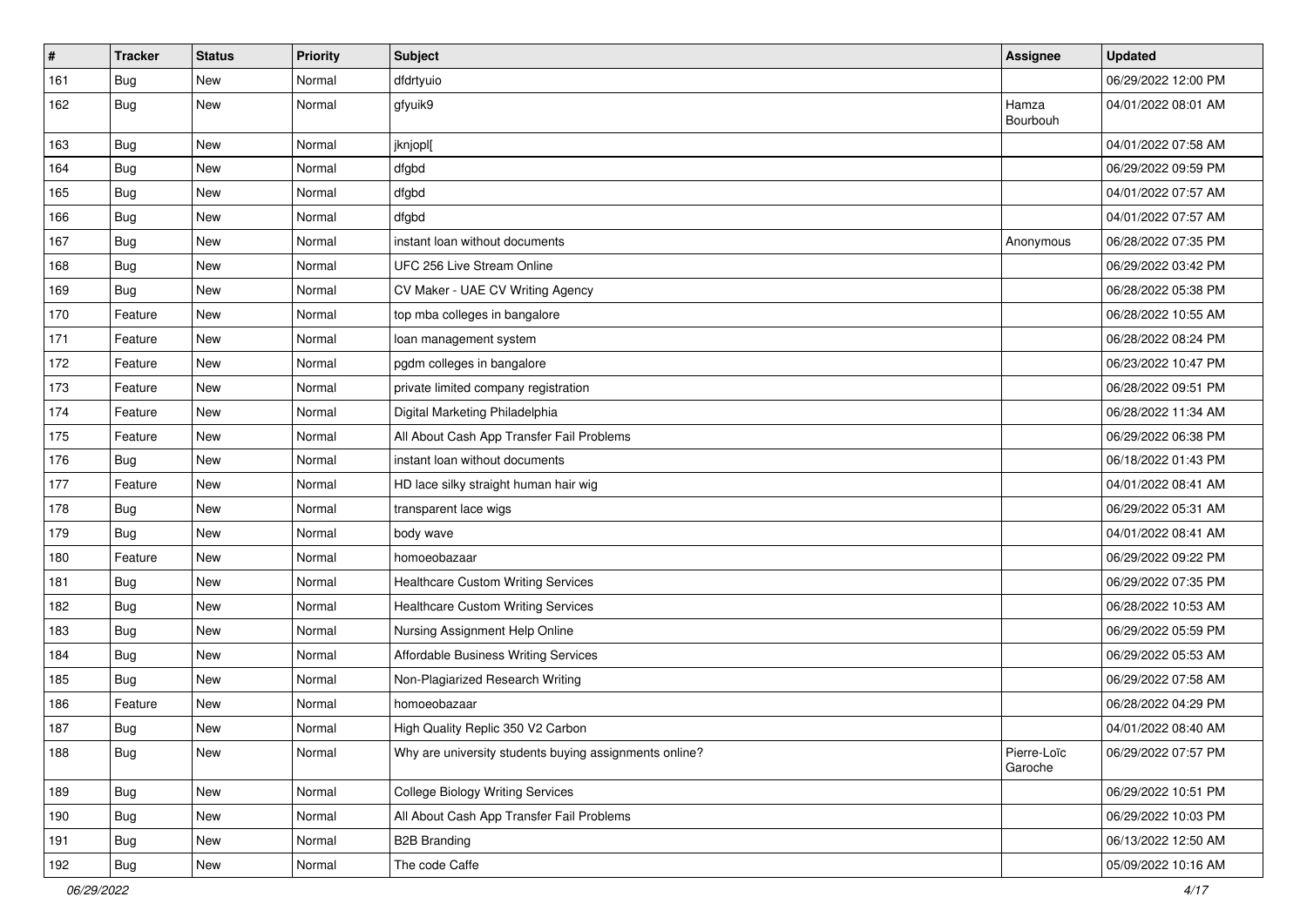| $\sharp$ | <b>Tracker</b> | <b>Status</b> | Priority | <b>Subject</b>                                                                                                  | Assignee               | <b>Updated</b>      |
|----------|----------------|---------------|----------|-----------------------------------------------------------------------------------------------------------------|------------------------|---------------------|
| 193      | Bug            | New           | Normal   | 18% Discount on Homeopathic medicines                                                                           |                        | 06/28/2022 03:38 AM |
| 194      | Bug            | <b>New</b>    | Normal   | lace closure wigs                                                                                               |                        | 06/28/2022 02:29 PM |
| 195      | Bug            | New           | Normal   | homoeobazaar                                                                                                    |                        | 04/01/2022 08:23 AM |
| 196      | Bug            | New           | Normal   | Homoeobazaar For Homeopathy Medicines                                                                           |                        | 06/27/2022 02:18 PM |
| 197      | Bug            | <b>New</b>    | Normal   | SBL JABORANDI PLUS HAIR OIL - COMPLETE SCALP CARE (100ML)                                                       |                        | 06/29/2022 09:04 PM |
| 198      | Bug            | New           | Normal   | DR. RECKEWEG R42 (HAEMOVENIN) (22ML)                                                                            |                        | 06/26/2022 05:31 AM |
| 199      | Bug            | <b>New</b>    | Normal   | SBL CLEARSTONE DROPS (30ML)                                                                                     |                        | 04/01/2022 08:23 AM |
| 200      | Bug            | New           | Normal   | uiopi[o                                                                                                         |                        | 06/28/2022 12:33 AM |
| 201      | Bug            | <b>New</b>    | Normal   | closure wig                                                                                                     |                        | 06/28/2022 12:58 PM |
| 202      | Bug            | <b>New</b>    | Normal   | blonde wig                                                                                                      |                        | 06/29/2022 11:08 AM |
| 204      | Feature        | New           | Normal   | New Car Tyres                                                                                                   |                        | 04/01/2022 08:40 AM |
| 208      | Bug            | New           | Normal   | Why Cash app won't let me send money if scammed?                                                                |                        | 04/01/2022 08:54 AM |
| 209      | Bug            | <b>New</b>    | Normal   | Neglect to access old Cash App account considering message notice issue? Contact help.                          |                        | 06/29/2022 10:55 PM |
| 210      | Bug            | New           | Normal   | Issue with check symbol in Cash App? Dial assist number with calling Cash App customer service phone<br>number. |                        | 06/28/2022 09:09 AM |
| 211      | Bug            | New           | Normal   | Problem in Cash App rebate? Call Cash App customer service number for help.                                     |                        | 06/29/2022 01:49 PM |
| 212      | Feature        | <b>New</b>    | Normal   | How good is the market for gaming mobile apps at the moment?                                                    |                        | 05/17/2022 11:09 AM |
| 213      | Bug            | New           | Normal   | fix HP Notebook Missing Operating System Error Message                                                          |                        | 04/01/2022 08:53 AM |
| 214      | Feature        | New           | Normal   | Five Christmas Apps For Apple Users                                                                             |                        | 06/29/2022 06:15 PM |
| 215      | Bug            | <b>New</b>    | Normal   | How For Top Level Cell Phone For You                                                                            |                        | 06/27/2022 09:19 PM |
| 217      | Bug            | <b>New</b>    | Normal   | How this service matter most?                                                                                   |                        | 06/29/2022 11:28 AM |
| 218      | Bug            | <b>New</b>    | Normal   | Popular Educational trends                                                                                      |                        | 06/29/2022 10:45 PM |
| 219      | Bug            | <b>New</b>    | Normal   | Free Ringtones for Cell Phones.                                                                                 |                        | 06/29/2022 08:59 PM |
| 220      | Feature        | New           | Normal   | essay writing services                                                                                          |                        | 06/26/2022 04:55 PM |
| 221      | Bug            | <b>New</b>    | Normal   | The Best APk                                                                                                    |                        | 04/01/2022 08:49 AM |
| 222      | Bug            | <b>New</b>    | Normal   | Social Profile links                                                                                            |                        | 06/29/2022 05:59 AM |
| 223      | <b>Bug</b>     | New           | Normal   | WhatsApp Plus: Download, Update and Themes                                                                      |                        | 06/03/2022 08:07 PM |
| 224      | Feature        | <b>New</b>    | Normal   | Instant Personal Loan                                                                                           | Pierre-Loïc<br>Garoche | 06/28/2022 04:40 PM |
| 225      | Bug            | New           | Normal   | instant personal loan                                                                                           |                        | 06/29/2022 06:37 AM |
| 226      | Bug            | New           | Normal   | How to find reliable service reviews                                                                            | Anonymous              | 04/01/2022 08:46 AM |
| 227      | Bug            | New           | Normal   | Cash App Help & Solutions - Here You Will Get Better Assistance                                                 |                        | 06/25/2022 11:21 PM |
| 228      | Bug            | New           | Normal   | Why Does Cash App Transaction Failed? - Here Is the Answer                                                      |                        | 06/29/2022 11:02 PM |
| 229      | Feature        | New           | Normal   | How To Delete Cash App Account? - Check Out the Steps In Detail                                                 |                        | 06/28/2022 07:06 PM |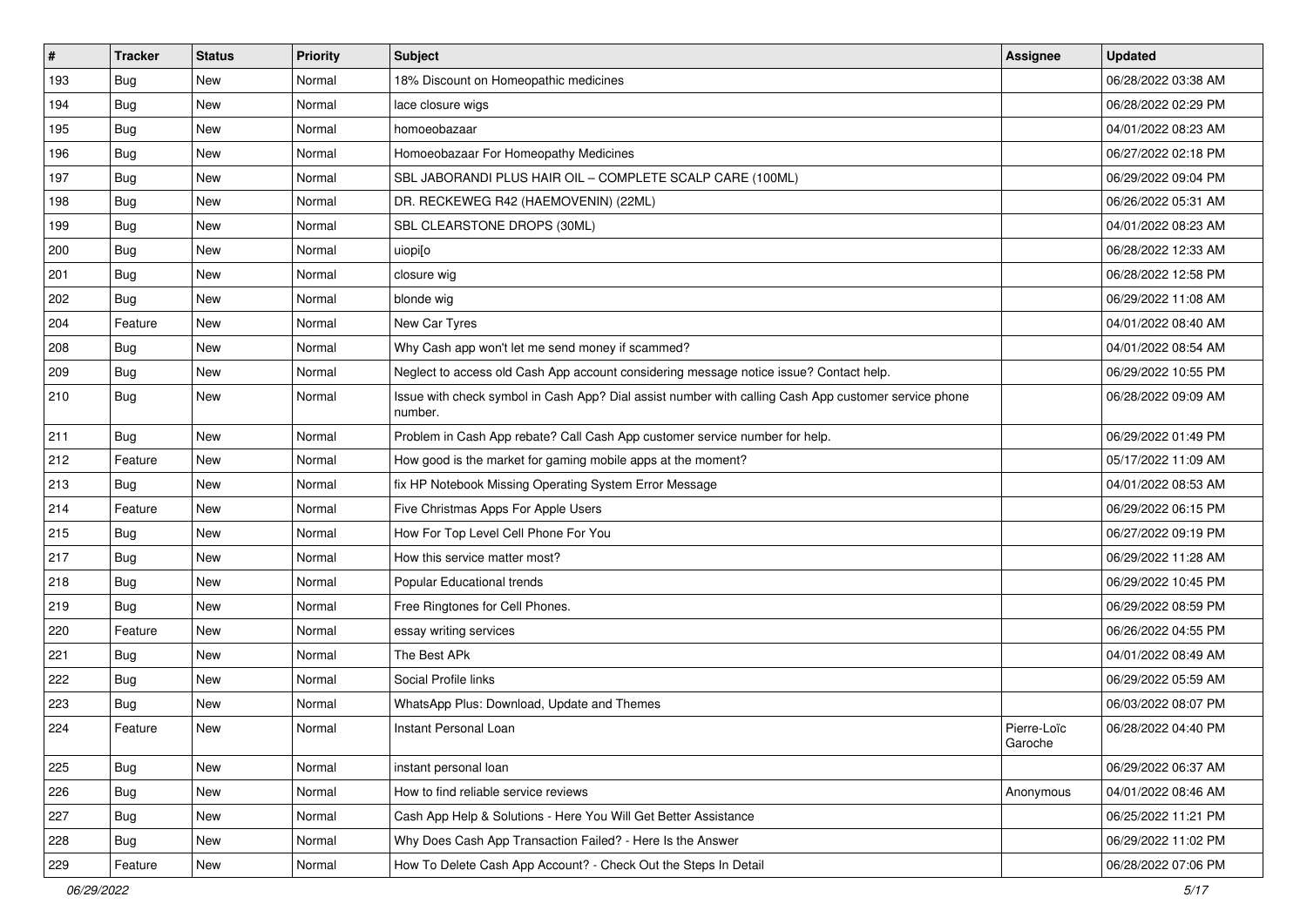| $\vert$ # | <b>Tracker</b> | <b>Status</b> | <b>Priority</b> | <b>Subject</b>                                                           | Assignee               | <b>Updated</b>      |
|-----------|----------------|---------------|-----------------|--------------------------------------------------------------------------|------------------------|---------------------|
| 230       | <b>Bug</b>     | New           | Normal          | Add Money To Cash App Card - Auto Cash Apps                              |                        | 06/29/2022 09:34 PM |
| 231       | Bug            | New           | Normal          | Is the ringtone download difficult or not?                               | Pierre-Loïc<br>Garoche | 06/28/2022 04:48 AM |
| 232       | Bug            | <b>New</b>    | Normal          | FM whatsapp messaging app.                                               |                        | 06/27/2022 10:04 AM |
| 233       | <b>Bug</b>     | <b>New</b>    | Normal          | Anauthorsway.com: My User Experience                                     |                        | 06/27/2022 12:02 PM |
| 234       | Bug            | New           | Normal          | My Personal Experience With the College Writing Services                 |                        | 06/29/2022 12:28 PM |
| 236       | <b>Bug</b>     | <b>New</b>    | Normal          | HP Printer Assistant Software   Download & Install HP Assistant          |                        | 04/01/2022 08:16 AM |
| 237       | Feature        | New           | Normal          | HP Printer Assistant Software   Download & Install HP Assistant          |                        | 06/29/2022 09:37 PM |
| 239       | Bug            | <b>New</b>    | Normal          | Algunas características más de Choices MOD APK                           |                        | 06/28/2022 08:47 PM |
| 240       | Feature        | New           | Normal          | Juego interesante de Dragon Ball Legends MOD APK                         |                        | 06/28/2022 02:55 PM |
| 241       | Feature        | New           | Normal          | How to get a complete solution of Big Ideas Math Answers?                |                        | 04/01/2022 08:15 AM |
| 242       | Feature        | New           | Normal          | Descripción de Torque Pro MOD APK para Android                           |                        | 06/28/2022 01:14 AM |
| 243       | Feature        | New           | Normal          | Reconstruir la pandilla de la mafia en Gangstar Vegas MOD APK            |                        | 06/29/2022 12:33 PM |
| 244       | <b>Bug</b>     | New           | Normal          | Quels sont les avantages des stations de radio en ligne.                 |                        | 06/29/2022 09:56 PM |
| 245       | <b>Bug</b>     | <b>New</b>    | Normal          | Write My Essay For Me Cheap                                              |                        | 06/29/2022 04:10 AM |
| 246       | Bug            | New           | Normal          | The Beast App                                                            |                        | 06/29/2022 02:43 PM |
| 247       | <b>Bug</b>     | New           | Normal          | best 4 Channel Amp                                                       |                        | 06/28/2022 07:58 AM |
| 248       | <b>Bug</b>     | New           | Normal          | Mobile ringtones and attractiveness ringtones                            |                        | 06/29/2022 07:31 PM |
| 249       | Bug            | New           | Normal          | Steps to Activate Cash App Card in Less then 2 Minutes - Get Information | Pierre-Loïc<br>Garoche | 06/21/2022 07:52 PM |
| 250       | Bug            | New           | Normal          | Reviews of phone ringtones                                               |                        | 06/29/2022 12:29 AM |
| 251       | Bug            | <b>New</b>    | Normal          | All About Cash App Transfer Fail Problems                                | Pierre-Loïc<br>Garoche | 06/29/2022 01:24 AM |
| 252       | Bug            | New           | Normal          | Samsung U600 - Is Essential Business And Personal Phone                  |                        | 04/04/2022 04:45 AM |
| 253       | Bug            | <b>New</b>    | Normal          | Florence Lawrence                                                        |                        | 06/29/2022 06:22 PM |
| 254       | Feature        | New           | Normal          | best ayurvedic treatment for psoriasis                                   |                        | 04/01/2022 08:13 AM |
| 255       | Feature        | New           | Normal          | best doctor for psoriasis                                                |                        | 06/29/2022 11:02 PM |
| 256       | Bug            | <b>New</b>    | Normal          | <b>Fake Travis Scott Shoes</b>                                           |                        | 04/01/2022 08:12 AM |
| 257       | Bug            | New           | Normal          | Best latte machines                                                      |                        | 06/29/2022 09:17 PM |
| 258       | Bug            | New           | Normal          | Fake Nike Dunk High AMBUSH Deep Royal                                    |                        | 06/29/2022 08:21 PM |
| 259       | Bug            | New           | Normal          | call center services                                                     |                        | 06/26/2022 01:30 AM |
| 260       | <b>Bug</b>     | New           | Normal          | Web Design Services Near Me                                              |                        | 06/26/2022 11:55 AM |
| 261       | Bug            | New           | Normal          | Ringtone Downloads - Easy Ways Come Up With Your Own Ringtones           |                        | 06/29/2022 08:23 AM |
| 262       | <b>Bug</b>     | New           | Normal          | It this true to dealing Wuth                                             |                        | 06/29/2022 06:48 AM |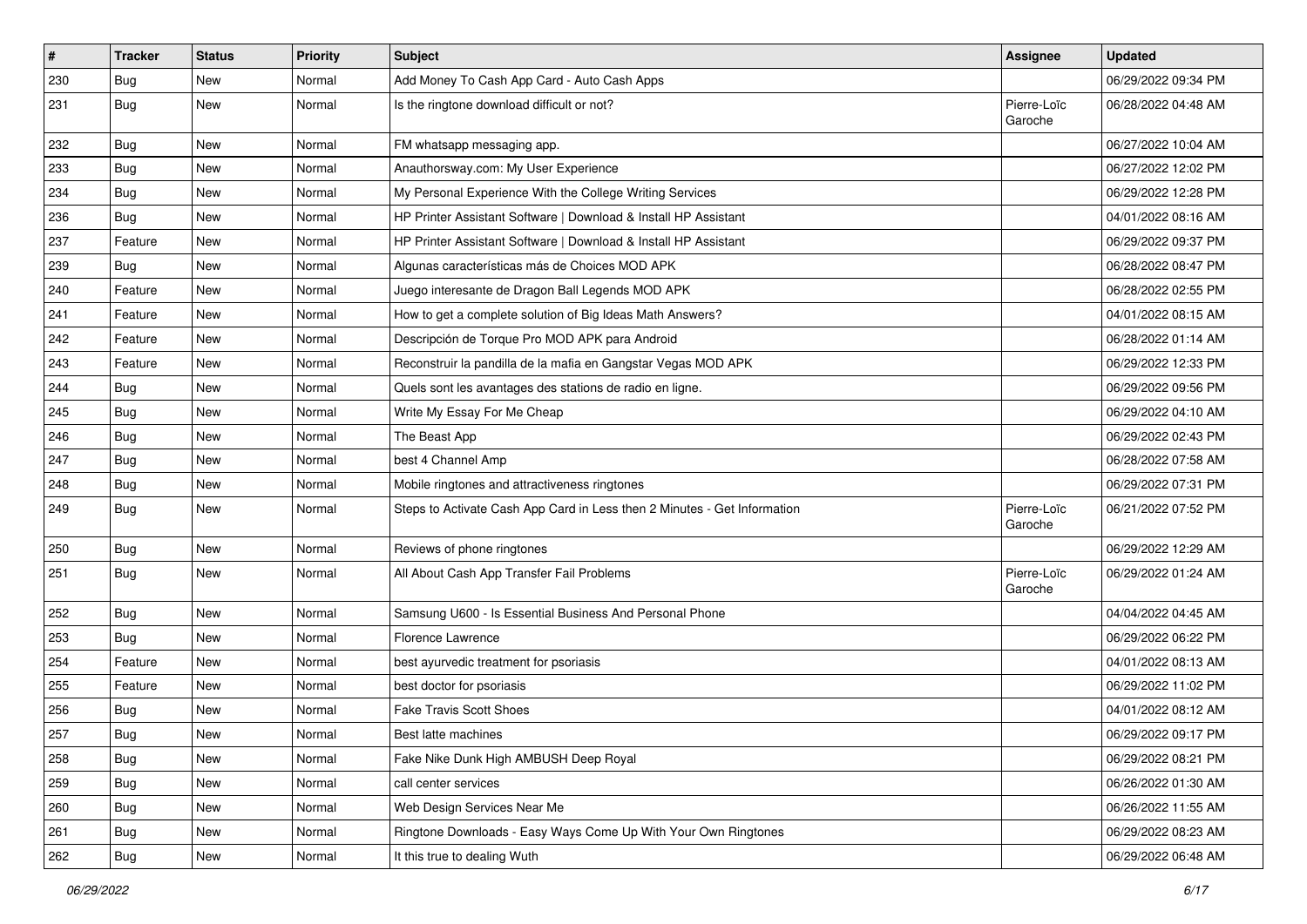| #   | <b>Tracker</b> | <b>Status</b> | <b>Priority</b> | <b>Subject</b>                                                      | <b>Assignee</b>        | <b>Updated</b>      |
|-----|----------------|---------------|-----------------|---------------------------------------------------------------------|------------------------|---------------------|
| 263 | Feature        | New           | Normal          | Wrecked Car Is Nothing But A Worthless                              | Pierre-Loïc<br>Garoche | 06/29/2022 09:09 PM |
| 264 | Bug            | <b>New</b>    | Normal          | We Buy Your Unwanted Car                                            | Corentin<br>Lauverjat  | 06/29/2022 05:36 PM |
| 265 | Bug            | <b>New</b>    | Normal          | 3 Faq's On Downloading To Your Apple Ipod                           |                        | 06/28/2022 11:07 PM |
| 267 | Bug            | New           | Normal          | How To Use Internet Radio Services To Listen To Your Favorite Songs |                        | 06/29/2022 11:06 PM |
| 268 | Bug            | <b>New</b>    | Normal          | Fashionj                                                            |                        | 04/01/2022 08:20 AM |
| 269 | Bug            | New           | Normal          | Is there such a site for app design?                                | Anonymous              | 06/29/2022 11:19 PM |
| 270 | Bug            | <b>New</b>    | Normal          | Logo Mansion                                                        | Christophe<br>Garion   | 04/01/2022 08:20 AM |
| 271 | Feature        | New           | Normal          | Fashion                                                             |                        | 06/28/2022 06:41 PM |
| 272 | Feature        | <b>New</b>    | Normal          | Fashion                                                             |                        | 06/27/2022 03:53 PM |
| 274 | Bug            | <b>New</b>    | Normal          | How AI is transforming coupon marketing campaigns?                  | Anonymous              | 06/27/2022 01:54 PM |
| 275 | Bug            | New           | Normal          | Activate Cash App Card With Or Without QR - Step By Step Guide      | Pierre-Loïc<br>Garoche | 06/29/2022 01:48 PM |
| 276 | Feature        | New           | Normal          | Nike Dunks Replica                                                  |                        | 04/01/2022 08:19 AM |
| 277 | Feature        | <b>New</b>    | Normal          | Nike Dunks Replica                                                  |                        | 04/01/2022 08:19 AM |
| 278 | Bug            | <b>New</b>    | Normal          | Cash App Help & Solutions - Here You Will Get Better Assistance     |                        | 06/29/2022 09:06 PM |
| 280 | Bug            | New           | Normal          | Pacific Web Design                                                  |                        | 06/28/2022 01:25 PM |
| 281 | Feature        | <b>New</b>    | Normal          | what are the types of Ringtones?                                    | Anonymous              | 06/29/2022 09:03 PM |
| 282 | Bug            | New           | Normal          | Activate Cash App Card: Learn Simple Steps & Fix Errors             |                        | 06/29/2022 06:36 PM |
| 283 | Bug            | New           | Normal          | Cash App To PayPal Transfer Money - Check Out The Steps Here        |                        | 04/01/2022 08:17 AM |
| 284 | Bug            | <b>New</b>    | Normal          | All About Cash App Transfer Fail Problems                           |                        | 06/28/2022 08:24 AM |
| 285 | Bug            | New           | Normal          | Have you ever written an essay?                                     |                        | 06/29/2022 12:45 PM |
| 286 | Bug            | <b>New</b>    | Normal          | All About Cash App Transfer Fail Problems                           |                        | 04/01/2022 07:49 AM |
| 287 | Bug            | <b>New</b>    | Normal          | Make shopping easier                                                |                        | 04/01/2022 08:41 AM |
| 288 | Bug            | <b>New</b>    | Normal          | Make shopping easier                                                |                        | 04/01/2022 07:56 AM |
| 289 | Bug            | <b>New</b>    | Normal          | Recover Yahoo Mail Forgotten Password - Explore Kanata Chinese      |                        | 06/29/2022 03:35 PM |
| 292 | Bug            | New           | Normal          | Venmo to Cash App Transfer Of Money- Explore Here                   |                        | 06/29/2022 05:52 PM |
| 295 | <b>Bug</b>     | New           | Normal          | Headliner Repair Services in Jonesboro GA                           |                        | 04/01/2022 07:21 AM |
| 296 | <b>Bug</b>     | New           | Normal          | Window Tinting Services in Jonesboro GA                             |                        | 04/01/2022 07:21 AM |
| 297 | Bug            | New           | Normal          | Auto Lighting Installation Services in Norcross GA                  |                        | 04/01/2022 07:21 AM |
| 298 | Bug            | New           | Normal          | Car Stereo Installation Services in Norcross GA                     |                        | 04/01/2022 07:20 AM |
| 299 | Bug            | New           | Normal          | Brake Caliper Painting Services in Norcross GA                      |                        | 04/01/2022 07:20 AM |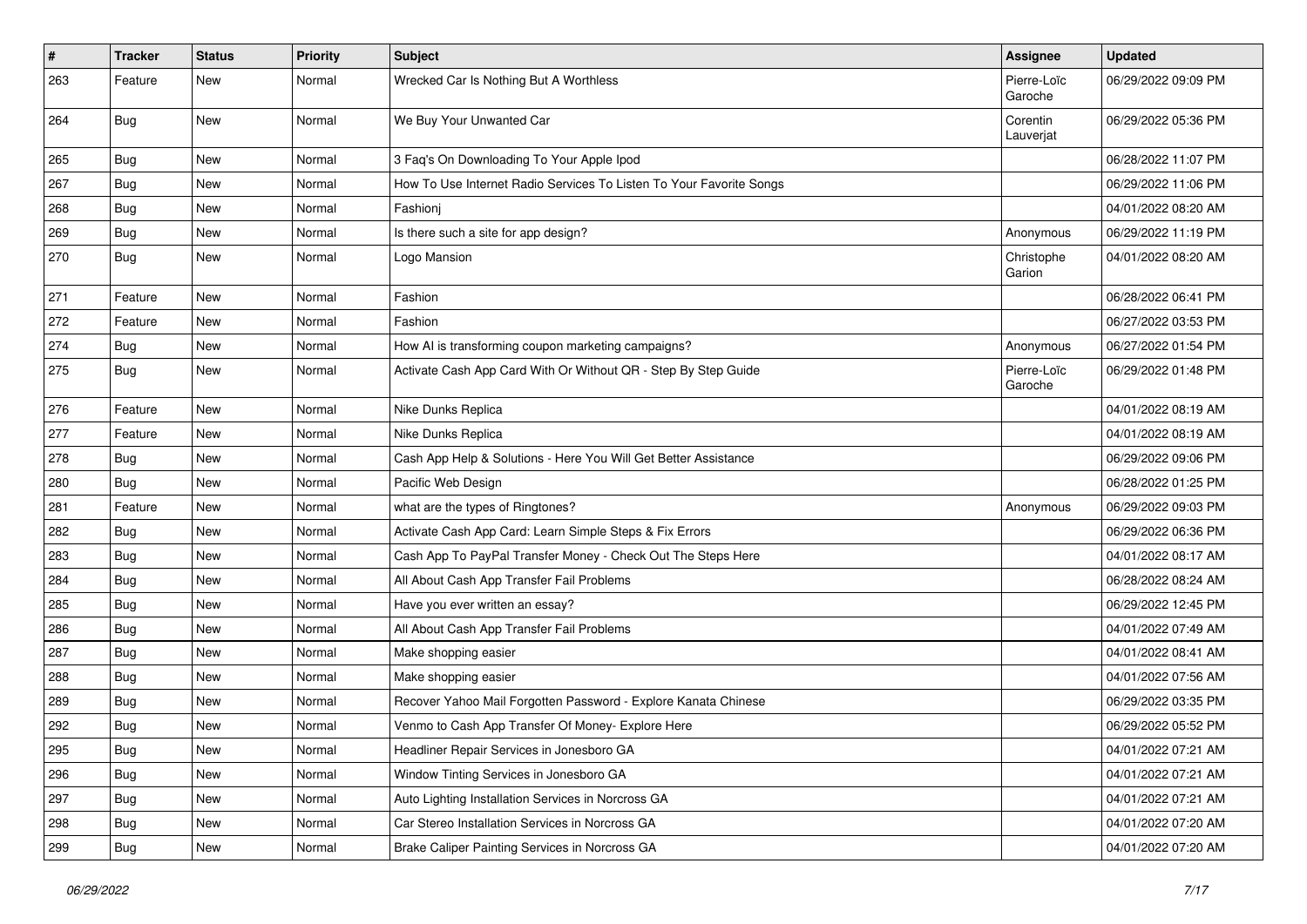| $\sharp$ | <b>Tracker</b> | <b>Status</b> | <b>Priority</b> | Subject                                               | <b>Assignee</b> | <b>Updated</b>      |
|----------|----------------|---------------|-----------------|-------------------------------------------------------|-----------------|---------------------|
| 300      | Bug            | New           | Normal          | Wheels Powder Coating Services in Norcross GA         |                 | 04/15/2022 01:45 PM |
| 301      | Bug            | <b>New</b>    | Normal          | Vehicle Electronics Services in Norcross GA           |                 | 04/01/2022 07:18 AM |
| 302      | Bug            | New           | Normal          | Auto Electrical Repair Services in Norcross GA        |                 | 06/26/2022 07:49 PM |
| 303      | Bug            | New           | Normal          | Car Wrapping Services in Norcross GA                  |                 | 04/01/2022 07:22 AM |
| 304      | Bug            | <b>New</b>    | Normal          | Keyless Entry Services in Norcross GA                 |                 | 04/01/2022 07:19 AM |
| 305      | Bug            | New           | Normal          | Headliner Repair Services in Norcross GA              |                 | 04/01/2022 07:19 AM |
| 306      | Bug            | <b>New</b>    | Normal          | Window Tinting Services in Norcross GA                |                 | 04/01/2022 07:19 AM |
| 307      | Bug            | New           | Normal          | Carpet Cleaning Services in Virginia Beach VA         |                 | 04/01/2022 07:19 AM |
| 308      | Bug            | <b>New</b>    | Normal          | Carpet Repairing Services in Virginia Beach VA        |                 | 04/01/2022 07:19 AM |
| 309      | Bug            | <b>New</b>    | Normal          | Stain Removal Services in Virginia Beach VA           |                 | 04/01/2022 07:19 AM |
| 310      | Bug            | <b>New</b>    | Normal          | Mattress Cleaning Services in Virginia Beach VA       |                 | 06/26/2022 04:33 AM |
| 311      | Bug            | New           | Normal          | Odor Removal Services in Virginia Beach VA            |                 | 04/01/2022 07:19 AM |
| 312      | Bug            | New           | Normal          | Stain Protection Services in Virginia Beach VA        |                 | 06/29/2022 07:48 PM |
| 313      | Bug            | New           | Normal          | Water Extraction Services in Virginia Beach VA        |                 | 06/23/2022 02:14 AM |
| 314      | Bug            | New           | Normal          | Water Extraction Services in Virginia Beach VA        |                 | 04/01/2022 07:25 AM |
| 315      | Bug            | New           | Normal          | Dissertation help UK                                  |                 | 06/28/2022 01:20 PM |
| 316      | Bug            | New           | Normal          | Finden Sie den besten Klingelton für Ihr Telefon      |                 | 06/24/2022 10:28 PM |
| 317      | Bug            | <b>New</b>    | Normal          | Eco/Green Cleaning Services in Virginia Beach VA      |                 | 06/27/2022 07:03 AM |
| 318      | Bug            | <b>New</b>    | Normal          | Mold Removal Services in Virginia Beach VA            |                 | 04/01/2022 07:27 AM |
| 319      | Bug            | <b>New</b>    | Normal          | Steam Cleaning Services in Virginia Beach VA          |                 | 04/01/2022 07:27 AM |
| 320      | Bug            | New           | Normal          | Emergency Cleaning Services in Virginia Beach VA      |                 | 04/01/2022 07:27 AM |
| 321      | Bug            | <b>New</b>    | Normal          | Tile & Grout Cleaning Services in Virginia Beach VA   |                 | 06/29/2022 02:55 PM |
| 322      | Bug            | <b>New</b>    | Normal          | Rug Cleaning Services in Virginia Beach VA            |                 | 04/01/2022 07:26 AM |
| 323      | Bug            | New           | Normal          | Car Upholstery Cleaning Services in Virginia Beach VA |                 | 04/01/2022 07:26 AM |
| 324      | Bug            | <b>New</b>    | Normal          | Upholstery Cleaning Services in Virginia Beach VA     |                 | 04/01/2022 07:26 AM |
| 325      | Bug            | New           | Normal          | Carpet Cleaning Services in Norfolk VA                |                 | 04/01/2022 07:26 AM |
| 326      | <b>Bug</b>     | New           | Normal          | Carpet Repairing Services in Norfolk VA               |                 | 04/01/2022 07:26 AM |
| 327      | <b>Bug</b>     | New           | Normal          | Stain Removal Services in Norfolk VA                  |                 | 04/01/2022 07:26 AM |
| 328      | Bug            | New           | Normal          | Mattress Cleaning Services in Norfolk VA              |                 | 04/01/2022 07:26 AM |
| 329      | Bug            | New           | Normal          | Odor Removal Services in Norfolk VA                   |                 | 04/01/2022 07:22 AM |
| 330      | Bug            | New           | Normal          | Stain Protection Services in Norfolk VA               |                 | 04/01/2022 07:26 AM |
| 331      | Bug            | New           | Normal          | Water Extraction Services in Norfolk VA               |                 | 06/29/2022 09:13 AM |
| 332      | <b>Bug</b>     | New           | Normal          | Eco/Green Cleaning Services in Norfolk VA             |                 | 04/01/2022 07:25 AM |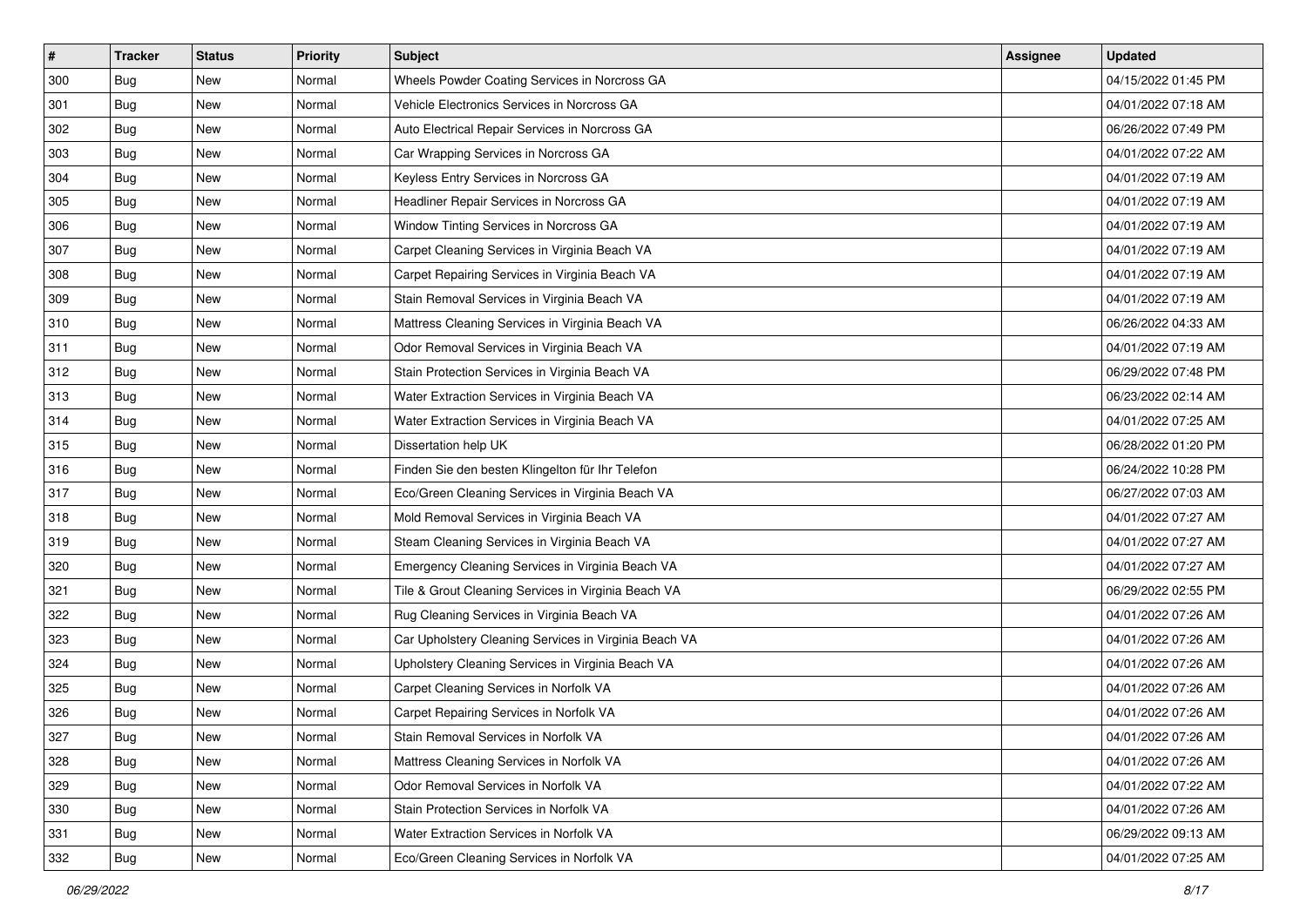| $\sharp$ | <b>Tracker</b> | <b>Status</b> | <b>Priority</b> | Subject                                           | <b>Assignee</b> | <b>Updated</b>      |
|----------|----------------|---------------|-----------------|---------------------------------------------------|-----------------|---------------------|
| 333      | Bug            | New           | Normal          | Mold Removal Services in Norfolk VA               |                 | 06/29/2022 08:31 PM |
| 334      | <b>Bug</b>     | <b>New</b>    | Normal          | Steam Cleaning Services in Norfolk VA             |                 | 04/01/2022 07:25 AM |
| 335      | Bug            | <b>New</b>    | Normal          | Emergency Cleaning Services in Norfolk VA         |                 | 04/01/2022 07:24 AM |
| 336      | Bug            | New           | Normal          | Tile & Grout Cleaning Services in Norfolk VA      |                 | 06/29/2022 02:50 PM |
| 337      | <b>Bug</b>     | New           | Normal          | Rug Cleaning Services in Norfolk VA               |                 | 04/01/2022 07:23 AM |
| 338      | <b>Bug</b>     | New           | Normal          | Car Upholstery Cleaning Services in Norfolk VA    |                 | 04/01/2022 07:23 AM |
| 339      | <b>Bug</b>     | <b>New</b>    | Normal          | Upholstery Cleaning Services in Norfolk VA        |                 | 06/17/2022 04:36 AM |
| 340      | Bug            | New           | Normal          | Carpet Cleaning Services in Chesapeake VA         |                 | 04/01/2022 07:23 AM |
| 341      | Bug            | <b>New</b>    | Normal          | Carpet Repairing Services in Chesapeake VA        |                 | 04/01/2022 07:23 AM |
| 342      | <b>Bug</b>     | <b>New</b>    | Normal          | Stain Removal Services in Chesapeake VA           |                 | 04/01/2022 07:22 AM |
| 343      | Bug            | <b>New</b>    | Normal          | Mattress Cleaning Services in Chesapeake VA       |                 | 04/01/2022 07:16 AM |
| 344      | Bug            | New           | Normal          | Odor Removal Services in Chesapeake VA            |                 | 06/25/2022 12:42 AM |
| 345      | <b>Bug</b>     | New           | Normal          | Stain Protection Services in Chesapeake VA        |                 | 06/28/2022 06:52 AM |
| 346      | <b>Bug</b>     | New           | Normal          | Water Extraction Services in Chesapeake VA        |                 | 04/01/2022 07:15 AM |
| 347      | <b>Bug</b>     | <b>New</b>    | Normal          | Eco/Green Cleaning Services in Chesapeake VA      |                 | 06/29/2022 06:35 AM |
| 348      | <b>Bug</b>     | New           | Normal          | Mold Removal Services in Chesapeake VA            |                 | 06/28/2022 12:53 AM |
| 349      | Bug            | New           | Normal          | Steam Cleaning Services in Chesapeake VA          |                 | 04/01/2022 07:14 AM |
| 350      | <b>Bug</b>     | <b>New</b>    | Normal          | Emergency Cleaning Services in Chesapeake VA      |                 | 04/01/2022 07:14 AM |
| 351      | <b>Bug</b>     | <b>New</b>    | Normal          | Emergency Cleaning Services in Chesapeake VA      |                 | 04/01/2022 07:14 AM |
| 352      | <b>Bug</b>     | <b>New</b>    | Normal          | Tile & Grout Cleaning Services in Chesapeake VA   |                 | 06/29/2022 11:19 AM |
| 353      | Bug            | New           | Normal          | Rug Cleaning Services in Chesapeake VA            |                 | 04/01/2022 07:14 AM |
| 354      | Bug            | <b>New</b>    | Normal          | Car Upholstery Cleaning Services in Chesapeake VA |                 | 04/01/2022 07:14 AM |
| 355      | <b>Bug</b>     | <b>New</b>    | Normal          | Upholstery Cleaning Services in Chesapeake VA     |                 | 04/01/2022 07:14 AM |
| 356      | Bug            | New           | Normal          | Moving Services in Baltimore MD                   |                 | 04/01/2022 07:13 AM |
| 357      | Bug            | <b>New</b>    | Normal          | Furniture Assembly Services in Baltimore MD       |                 | 04/01/2022 07:12 AM |
| 358      | Bug            | New           | Normal          | Office Moving Services in Baltimore MD            |                 | 04/01/2022 07:13 AM |
| 359      | <b>Bug</b>     | New           | Normal          | Local Moving Services in Baltimore MD             |                 | 04/01/2022 07:15 AM |
| 360      | <b>Bug</b>     | New           | Normal          | Auto Transport Services in Baltimore MD           |                 | 04/01/2022 07:13 AM |
| 361      | Bug            | New           | Normal          | Junk Removal Services in Baltimore MD             |                 | 04/01/2022 07:13 AM |
| 362      | Bug            | New           | Normal          | Moving Services in Washington DC                  |                 | 04/01/2022 07:13 AM |
| 363      | Bug            | New           | Normal          | Furniture Assembly Services in Washington DC      |                 | 04/01/2022 07:13 AM |
| 364      | Bug            | New           | Normal          | Office Moving Services in Washington DC           |                 | 04/01/2022 07:13 AM |
| 365      | <b>Bug</b>     | New           | Normal          | Local Moving Services in Washington DC            |                 | 04/01/2022 07:12 AM |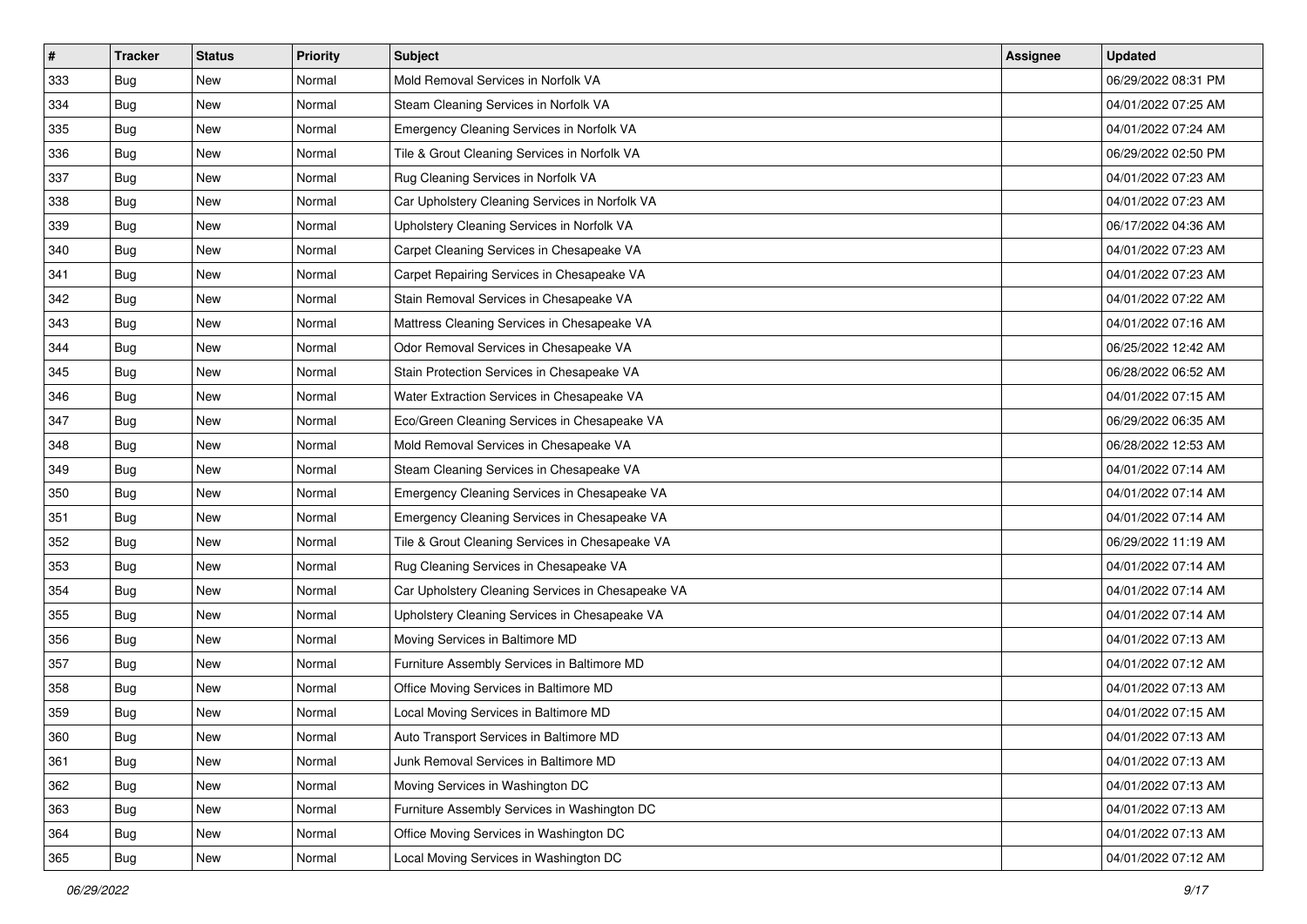| $\sharp$ | <b>Tracker</b> | <b>Status</b> | <b>Priority</b> | <b>Subject</b>                                     | <b>Assignee</b> | <b>Updated</b>      |
|----------|----------------|---------------|-----------------|----------------------------------------------------|-----------------|---------------------|
| 366      | Bug            | New           | Normal          | Auto Transport Services in Washington DC           |                 | 04/01/2022 07:12 AM |
| 367      | Bug            | <b>New</b>    | Normal          | Junk Removal Services in Washington DC             |                 | 04/01/2022 07:12 AM |
| 368      | Bug            | New           | Normal          | Moving Services in Arlington County VA             |                 | 04/01/2022 07:12 AM |
| 369      | Bug            | <b>New</b>    | Normal          | Furniture Assembly Services in Arlington County VA |                 | 04/01/2022 07:12 AM |
| 370      | Bug            | New           | Normal          | Office Moving Services in Arlington County VA      |                 | 04/01/2022 07:16 AM |
| 371      | Bug            | New           | Normal          | Local Moving Services in Arlington County VA       |                 | 04/01/2022 07:13 AM |
| 372      | Bug            | New           | Normal          | Auto Transport Services in Arlington County VA     |                 | 06/28/2022 06:49 PM |
| 373      | Bug            | New           | Normal          | Junk Removal Services in Arlington County VA       |                 | 04/01/2022 07:18 AM |
| 374      | Bug            | New           | Normal          | Moving Services in Fairfax VA                      |                 | 04/01/2022 07:18 AM |
| 375      | Bug            | <b>New</b>    | Normal          | Furniture Assembly Services in Fairfax VA          |                 | 04/01/2022 07:18 AM |
| 376      | Bug            | New           | Normal          | Office Moving Services in Fairfax VA               |                 | 04/01/2022 07:17 AM |
| 377      | Bug            | New           | Normal          | Local Moving Services in Fairfax VA                |                 | 04/01/2022 07:17 AM |
| 378      | Bug            | <b>New</b>    | Normal          | Auto Transport Services in Fairfax VA              |                 | 04/01/2022 07:17 AM |
| 379      | Bug            | New           | Normal          | Junk Removal Services in Fairfax VA                |                 | 04/01/2022 07:17 AM |
| 380      | <b>Bug</b>     | <b>New</b>    | Normal          | Moving Services in McLean VA                       |                 | 06/29/2022 08:29 PM |
| 381      | Bug            | New           | Normal          | Furniture Assembly Services in McLean VA           |                 | 04/01/2022 07:17 AM |
| 382      | Bug            | <b>New</b>    | Normal          | Office Moving Services in McLean VA                |                 | 04/01/2022 07:17 AM |
| 383      | Bug            | New           | Normal          | Local Moving Services in McLean VA                 |                 | 04/01/2022 07:17 AM |
| 384      | Bug            | New           | Normal          | Auto Transport Services in McLean VA               |                 | 04/01/2022 07:17 AM |
| 385      | Bug            | <b>New</b>    | Normal          | Junk Removal Services in McLean VA                 |                 | 04/01/2022 07:15 AM |
| 386      | Bug            | New           | Normal          | Moving Services in Sterling VA                     |                 | 04/01/2022 07:16 AM |
| 387      | Bug            | New           | Normal          | Furniture Assembly Services in Sterling VA         |                 | 04/01/2022 07:18 AM |
| 388      | Bug            | <b>New</b>    | Normal          | Office Moving Services in Sterling VA              |                 | 04/01/2022 07:16 AM |
| 389      | <b>Bug</b>     | New           | Normal          | Local Moving Services in Sterling VA               |                 | 04/01/2022 07:16 AM |
| 390      | Bug            | New           | Normal          | Auto Transport Services in Sterling VA             |                 | 04/01/2022 07:16 AM |
| 391      | Bug            | <b>New</b>    | Normal          | Junk Removal Services in Sterling VA               |                 | 04/01/2022 07:16 AM |
| 392      | <b>Bug</b>     | New           | Normal          | Moving Services in Annapolis MD                    |                 | 04/01/2022 07:16 AM |
| 393      | <b>Bug</b>     | New           | Normal          | Furniture Assembly Services in Annapolis MD        |                 | 04/01/2022 07:16 AM |
| 394      | Bug            | New           | Normal          | Office Moving Services in Annapolis MD             |                 | 04/01/2022 07:15 AM |
| 395      | Bug            | New           | Normal          | Local Moving Services in Annapolis MD              |                 | 04/01/2022 07:15 AM |
| 396      | Bug            | New           | Normal          | Auto Transport Services in Annapolis MD            |                 | 04/01/2022 07:15 AM |
| 397      | Bug            | New           | Normal          | Junk Removal Services in Annapolis MD              |                 | 04/01/2022 07:15 AM |
| 398      | <b>Bug</b>     | New           | Normal          | Moving Services in Potomac MD                      |                 | 04/01/2022 07:32 AM |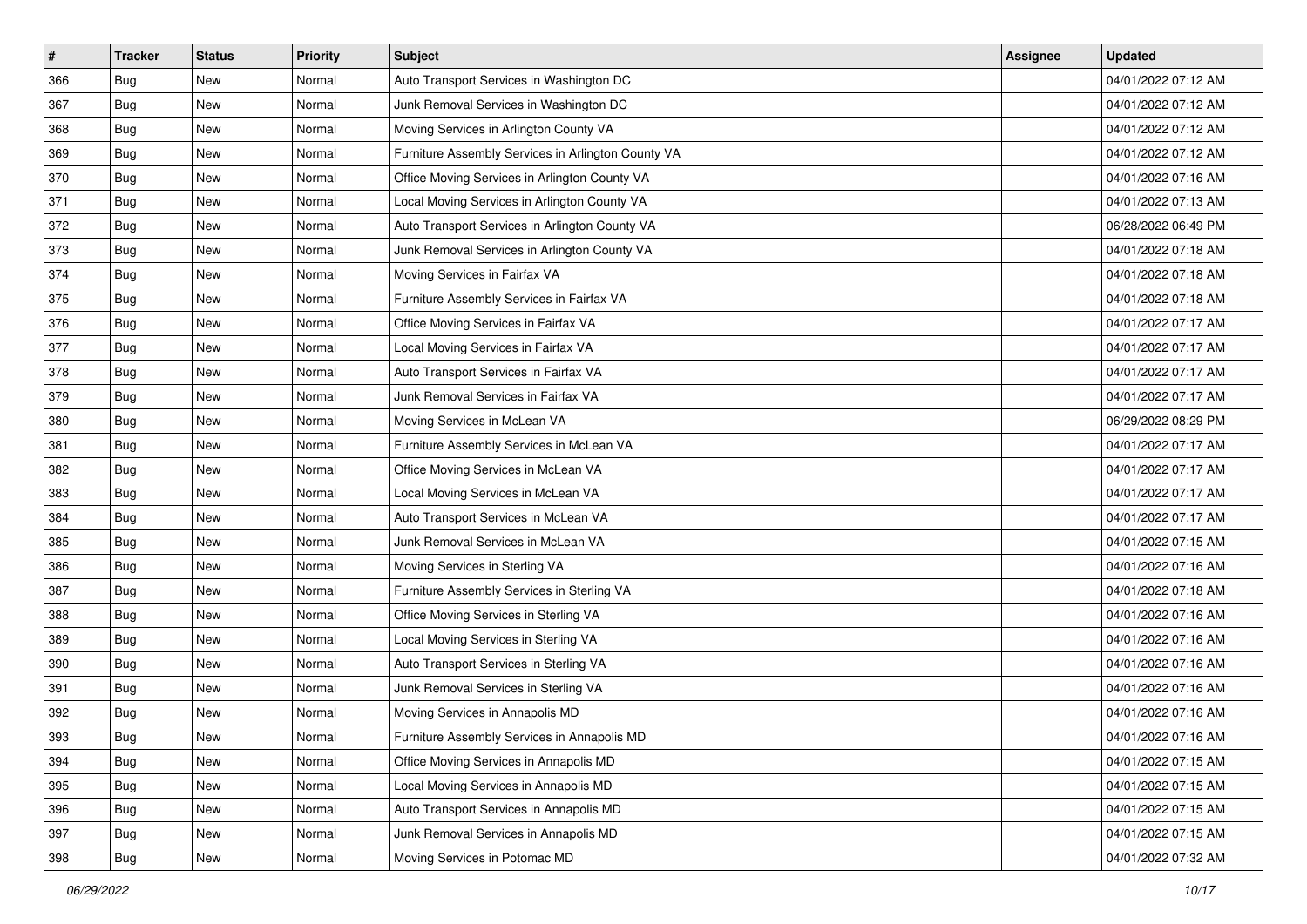| #   | <b>Tracker</b> | <b>Status</b> | <b>Priority</b> | Subject                                        | <b>Assignee</b> | <b>Updated</b>      |
|-----|----------------|---------------|-----------------|------------------------------------------------|-----------------|---------------------|
| 399 | Bug            | New           | Normal          | Furniture Assembly Services in Potomac MD      |                 | 04/01/2022 07:15 AM |
| 400 | <b>Bug</b>     | <b>New</b>    | Normal          | Office Moving Services in Potomac MD           |                 | 06/29/2022 05:42 AM |
| 401 | Bug            | New           | Normal          | Local Moving Services in Potomac MD            |                 | 04/01/2022 07:48 AM |
| 402 | Bug            | New           | Normal          | Auto Transport Services in Potomac MD          |                 | 04/01/2022 07:47 AM |
| 403 | Bug            | <b>New</b>    | Normal          | Junk Removal Services in Potomac MD            |                 | 04/01/2022 07:47 AM |
| 404 | Bug            | New           | Normal          | Moving Services in Gaithersburg MD             |                 | 04/01/2022 07:47 AM |
| 405 | Bug            | New           | Normal          | Furniture Assembly Services in Gaithersburg MD |                 | 04/01/2022 07:47 AM |
| 406 | Bug            | New           | Normal          | Office Moving Services in Gaithersburg MD      |                 | 04/01/2022 07:47 AM |
| 407 | Bug            | New           | Normal          | Upholstery Cleaning Boston MA                  |                 | 04/01/2022 07:47 AM |
| 408 | Bug            | <b>New</b>    | Normal          | Carpet Cleaning Boston MA                      |                 | 04/01/2022 07:47 AM |
| 409 | <b>Bug</b>     | New           | Normal          | Floor Stripping Boston MA                      |                 | 04/01/2022 07:47 AM |
| 410 | Bug            | New           | Normal          | Floor Waxing Boston MA                         |                 | 04/01/2022 07:47 AM |
| 411 | Bug            | New           | Normal          | Floor Cleaning Boston MA                       |                 | 04/01/2022 07:47 AM |
| 412 | Bug            | New           | Normal          | Germs Removal Boston MA                        |                 | 04/01/2022 07:47 AM |
| 413 | Bug            | New           | Normal          | Commercial Floor Cleaning Boston MA            |                 | 04/01/2022 07:45 AM |
| 414 | Bug            | New           | Normal          | Residential Floor Cleaning Boston MA           |                 | 04/01/2022 07:46 AM |
| 415 | Bug            | New           | Normal          | Upholstery Cleaning Somerville MA              |                 | 04/01/2022 07:48 AM |
| 416 | Bug            | New           | Normal          | Carpet Cleaning Somerville MA                  |                 | 04/01/2022 07:46 AM |
| 417 | Bug            | New           | Normal          | Floor Stripping Somerville MA                  |                 | 04/01/2022 07:46 AM |
| 418 | Bug            | <b>New</b>    | Normal          | Floor Waxing Somerville MA                     |                 | 04/01/2022 07:46 AM |
| 419 | Bug            | New           | Normal          | Floor Cleaning Somerville MA                   |                 | 04/01/2022 07:46 AM |
| 420 | Bug            | New           | Normal          | Germs Removal Somerville MA                    |                 | 04/01/2022 07:46 AM |
| 421 | Bug            | New           | Normal          | Commercial Floor Cleaning Somerville MA        |                 | 04/01/2022 07:46 AM |
| 422 | Bug            | New           | Normal          | Residential Floor Cleaning Somerville MA       |                 | 04/01/2022 07:46 AM |
| 423 | Bug            | New           | Normal          | Upholstery Cleaning Brookline MA               |                 | 04/01/2022 07:46 AM |
| 424 | Bug            | New           | Normal          | Carpet Cleaning Brookline MA                   |                 | 04/01/2022 07:45 AM |
| 425 | Bug            | New           | Normal          | Floor Stripping Brookline MA                   |                 | 04/01/2022 07:45 AM |
| 426 | <b>Bug</b>     | New           | Normal          | Floor Waxing Brookline MA                      |                 | 04/01/2022 07:49 AM |
| 427 | Bug            | New           | Normal          | Floor Cleaning Brookline MA                    |                 | 04/01/2022 07:46 AM |
| 428 | Bug            | New           | Normal          | Germs Removal Brookline MA                     |                 | 04/01/2022 07:47 AM |
| 429 | Bug            | New           | Normal          | Germs Removal Brookline MA                     |                 | 04/01/2022 07:51 AM |
| 430 | Bug            | New           | Normal          | Commercial Floor Cleaning Brookline MA         |                 | 04/01/2022 07:50 AM |
| 431 | <b>Bug</b>     | New           | Normal          | Residential Floor Cleaning Brookline MA        |                 | 04/01/2022 07:50 AM |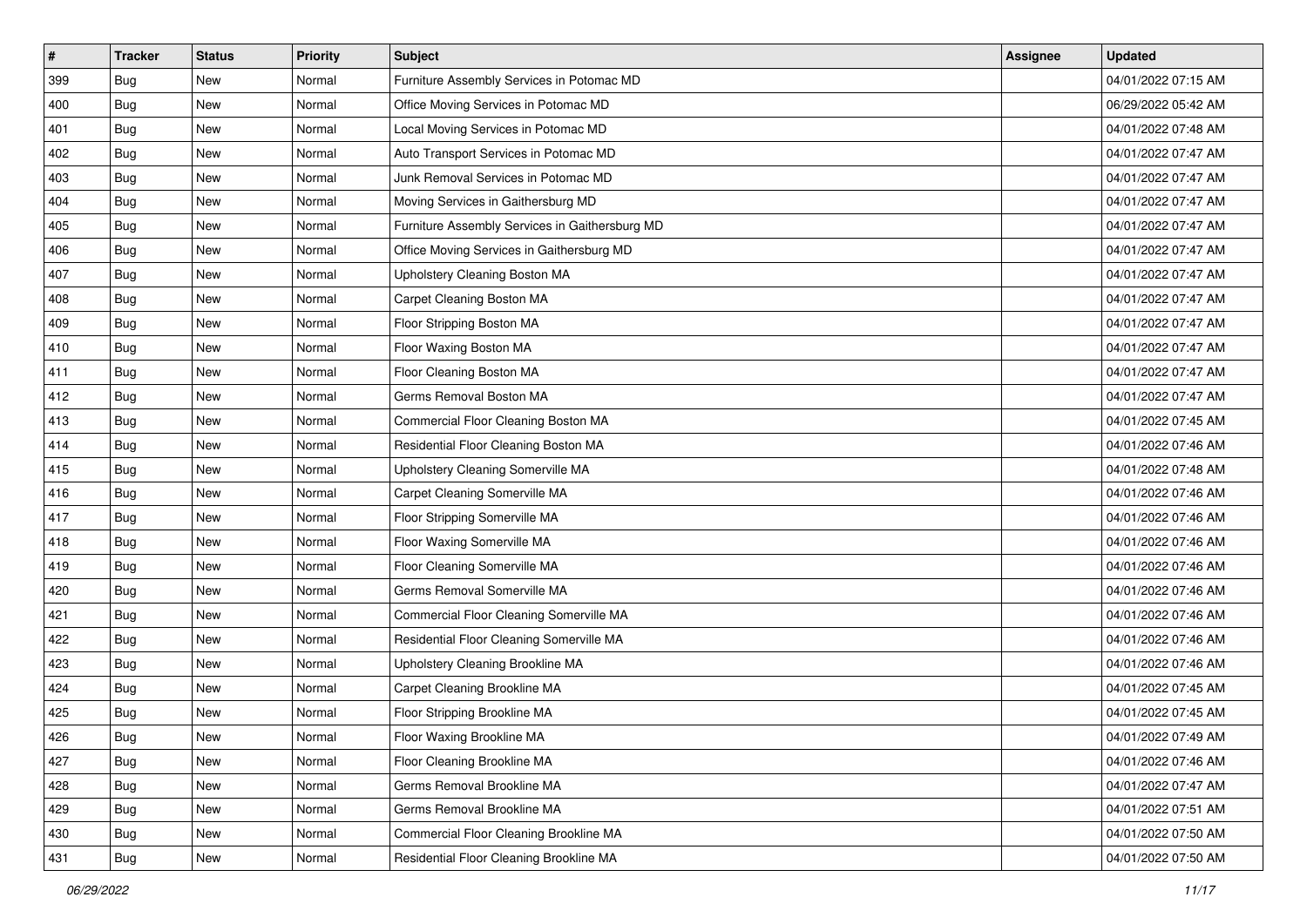| $\vert$ # | <b>Tracker</b> | <b>Status</b> | Priority | <b>Subject</b>                          | <b>Assignee</b> | <b>Updated</b>      |
|-----------|----------------|---------------|----------|-----------------------------------------|-----------------|---------------------|
| 432       | Bug            | New           | Normal   | Upholstery Cleaning Newton MA           |                 | 04/01/2022 07:50 AM |
| 433       | Bug            | New           | Normal   | Carpet Cleaning Newton MA               |                 | 04/01/2022 07:50 AM |
| 434       | Bug            | New           | Normal   | Floor Stripping Newton MA               |                 | 04/01/2022 07:50 AM |
| 435       | Bug            | New           | Normal   | Floor Waxing Newton MA                  |                 | 04/01/2022 07:50 AM |
| 436       | Bug            | <b>New</b>    | Normal   | Floor Cleaning Newton MA                |                 | 04/01/2022 07:50 AM |
| 437       | <b>Bug</b>     | New           | Normal   | Germs Removal Newton MA                 |                 | 04/01/2022 07:50 AM |
| 438       | Bug            | New           | Normal   | Commercial Floor Cleaning Newton MA     |                 | 04/01/2022 07:50 AM |
| 439       | Bug            | New           | Normal   | Residential Floor Cleaning Newton MA    |                 | 04/01/2022 07:49 AM |
| 440       | Bug            | New           | Normal   | Upholstery Cleaning Watertown MA        |                 | 04/01/2022 07:49 AM |
| 441       | <b>Bug</b>     | New           | Normal   | Carpet Cleaning Watertown MA            |                 | 06/02/2022 06:00 PM |
| 442       | Bug            | New           | Normal   | Floor Stripping Watertown MA            |                 | 04/01/2022 07:49 AM |
| 443       | Bug            | New           | Normal   | Floor Waxing Watertown MA               |                 | 04/01/2022 07:51 AM |
| 444       | <b>Bug</b>     | New           | Normal   | Floor Cleaning Watertown MA             |                 | 04/01/2022 07:49 AM |
| 445       | Bug            | New           | Normal   | Germs Removal Watertown MA              |                 | 04/01/2022 07:49 AM |
| 446       | <b>Bug</b>     | New           | Normal   | Commercial Floor Cleaning Watertown MA  |                 | 04/01/2022 07:49 AM |
| 447       | Bug            | New           | Normal   | Residential Floor Cleaning Watertown MA |                 | 04/01/2022 07:49 AM |
| 448       | Bug            | New           | Normal   | Upholstery Cleaning Quincy MA           |                 | 04/01/2022 07:48 AM |
| 449       | <b>Bug</b>     | <b>New</b>    | Normal   | Carpet Cleaning Quincy MA               |                 | 04/01/2022 07:48 AM |
| 450       | Bug            | New           | Normal   | Floor Stripping Quincy MA               |                 | 06/29/2022 06:32 AM |
| 451       | Bug            | New           | Normal   | Floor Waxing Quincy MA                  |                 | 04/01/2022 07:48 AM |
| 452       | Bug            | New           | Normal   | Floor Cleaning Quincy MA                |                 | 04/01/2022 07:48 AM |
| 453       | Bug            | New           | Normal   | Germs Removal Quincy MA                 |                 | 04/01/2022 07:48 AM |
| 454       | <b>Bug</b>     | <b>New</b>    | Normal   | Commercial Floor Cleaning Quincy MA     |                 | 06/02/2022 05:59 PM |
| 455       | Bug            | New           | Normal   | Residential Floor Cleaning Quincy MA    |                 | 04/01/2022 07:38 AM |
| 456       | Bug            | New           | Normal   | Upholstery Cleaning Medford MA          |                 | 04/01/2022 07:28 AM |
| 457       | Bug            | New           | Normal   | <b>Carpet Cleaning Medford MA</b>       |                 | 06/29/2022 06:00 AM |
| 458       | Bug            | New           | Normal   | Floor Stripping Medford MA              |                 | 04/01/2022 07:32 AM |
| 459       | <b>Bug</b>     | New           | Normal   | Floor Waxing Medford MA                 |                 | 04/01/2022 07:32 AM |
| 460       | Bug            | New           | Normal   | Floor Cleaning Medford MA               |                 | 06/28/2022 01:07 PM |
| 461       | Bug            | New           | Normal   | Germs Removal Medford MA                |                 | 06/29/2022 09:06 PM |
| 462       | Bug            | New           | Normal   | Commercial Floor Cleaning Medford MA    |                 | 04/01/2022 07:32 AM |
| 463       | <b>Bug</b>     | New           | Normal   | Residential Floor Cleaning Medford MA   |                 | 04/01/2022 07:32 AM |
| 464       | <b>Bug</b>     | New           | Normal   | Upholstery Cleaning Westchester MA      |                 | 06/28/2022 11:39 AM |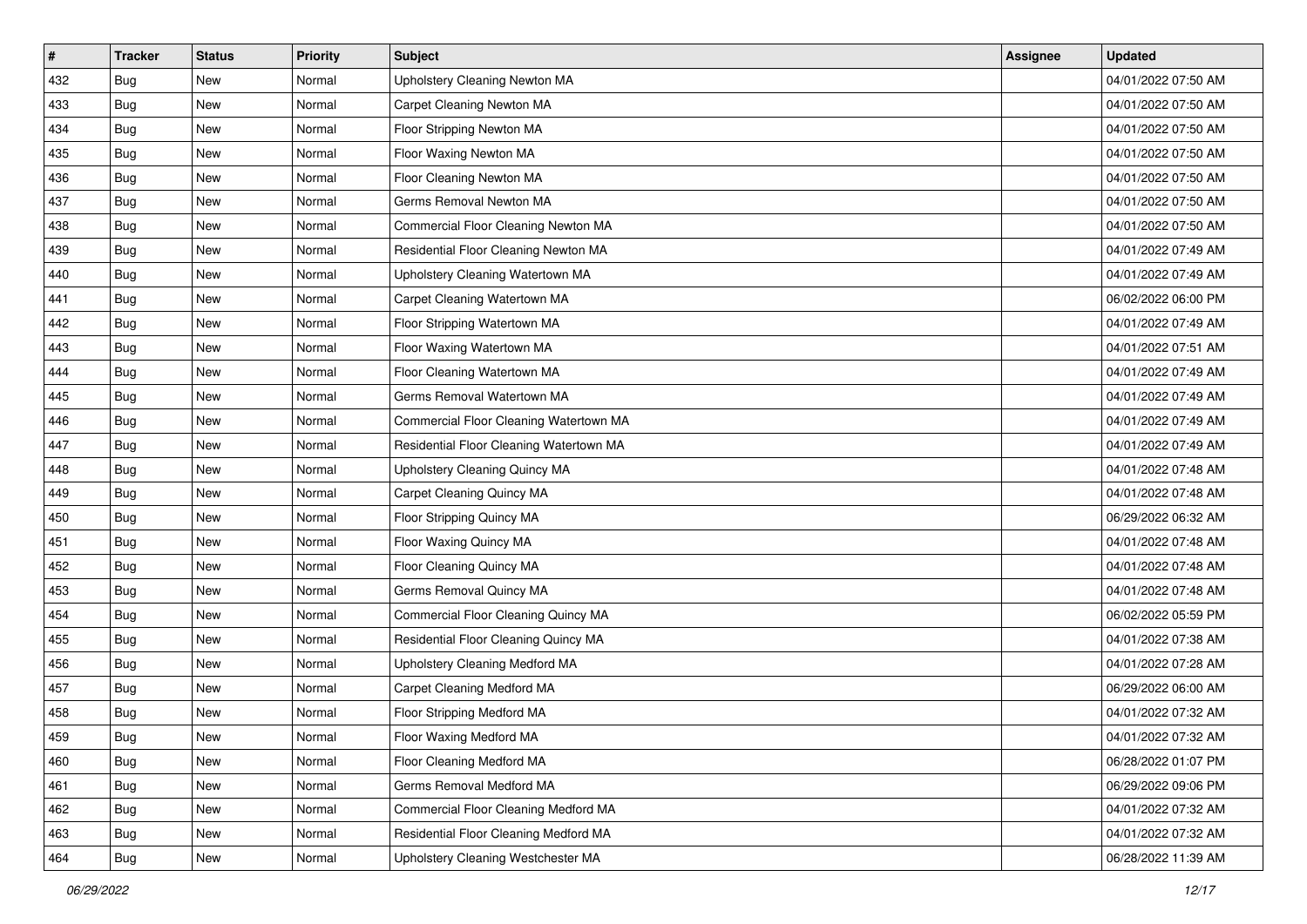| #   | <b>Tracker</b> | <b>Status</b> | <b>Priority</b> | <b>Subject</b>                                                                       | <b>Assignee</b>        | <b>Updated</b>      |
|-----|----------------|---------------|-----------------|--------------------------------------------------------------------------------------|------------------------|---------------------|
| 465 | Bug            | New           | Normal          | Carpet Cleaning Westchester MA                                                       |                        | 06/29/2022 05:35 AM |
| 466 | <b>Bug</b>     | New           | Normal          | Floor Stripping Westchester MA                                                       |                        | 06/29/2022 08:36 PM |
| 467 | <b>Bug</b>     | New           | Normal          | Floor Waxing Westchester MA                                                          |                        | 04/01/2022 07:31 AM |
| 468 | Bug            | New           | Normal          | Floor Cleaning Westchester MA                                                        |                        | 06/27/2022 02:41 AM |
| 469 | Bug            | New           | Normal          | Germs Removal Westchester MA                                                         |                        | 06/28/2022 10:40 AM |
| 470 | Bug            | New           | Normal          | Commercial Floor Cleaning Westchester MA                                             |                        | 06/29/2022 09:07 PM |
| 471 | <b>Bug</b>     | <b>New</b>    | Normal          | Residential Floor Cleaning Westchester MA                                            |                        | 06/28/2022 12:23 PM |
| 472 | Bug            | New           | Normal          | Upholstery Cleaning Arlington MA                                                     |                        | 04/01/2022 07:31 AM |
| 473 | Bug            | New           | Normal          | Floor Stripping Arlington MA                                                         |                        | 06/29/2022 09:20 PM |
| 474 | <b>Bug</b>     | New           | Normal          | Floor Waxing Arlington MA                                                            |                        | 06/28/2022 08:10 PM |
| 475 | Bug            | New           | Normal          | Floor Cleaning Arlington MA                                                          |                        | 06/29/2022 05:53 PM |
| 477 | Bug            | New           | Normal          | What Does Online Coupon Mean?                                                        |                        | 06/28/2022 06:40 PM |
| 478 | Feature        | New           | Normal          | Is it safe to install third-party WhatsApp GB?                                       |                        | 06/29/2022 09:53 PM |
| 479 | Bug            | New           | Normal          | Limousine Service Bellevue WA                                                        |                        | 06/29/2022 09:16 AM |
| 480 | <b>Bug</b>     | New           | Normal          | Nur Online Shop                                                                      |                        | 06/29/2022 10:28 PM |
| 481 | <b>Bug</b>     | New           | Normal          | Nur Online Shop                                                                      |                        | 06/29/2022 03:52 PM |
| 482 | Bug            | New           | Normal          | <b>Text Window</b>                                                                   |                        | 06/29/2022 05:35 PM |
| 483 | Bug            | New           | Normal          | UK best essay writing service                                                        |                        | 06/28/2022 01:35 AM |
| 484 | Bug            | New           | Normal          | UK best essay writing service                                                        |                        | 06/27/2022 02:01 PM |
| 487 | <b>Bug</b>     | <b>New</b>    | Normal          | Cheap Fake Dunks                                                                     |                        | 06/29/2022 10:10 PM |
| 488 | Bug            | New           | Normal          | Quick solution to solve cash app dispute by the technical team                       |                        | 06/28/2022 11:53 PM |
| 489 | Bug            | New           | Normal          | Get cash app refund instantly if sent to the wrong person                            |                        | 06/29/2022 09:03 PM |
| 490 | <b>Bug</b>     | New           | Normal          | Unlock cash app account by getting quick solutions from the technical executives     |                        | 06/29/2022 09:14 PM |
| 491 | Feature        | New           | Normal          | Automatically download and paste Reddit wallpapers into Windows                      |                        | 06/29/2022 04:55 PM |
| 492 | <b>Bug</b>     | New           | Normal          | HD Streamz MOD APK v3.5.5 (Keine Werbung)                                            |                        | 06/29/2022 08:18 PM |
| 494 | Bug            | New           | Normal          | <b>Buy Discussion Post</b>                                                           |                        | 06/29/2022 07:13 AM |
| 495 | Bug            | New           | Normal          | Twitch Clip Downloader Download Twitch Clips Online 2021                             |                        | 06/29/2022 08:49 PM |
| 496 | <b>Bug</b>     | New           | Normal          | What is Live NetTV?                                                                  |                        | 06/29/2022 01:52 PM |
| 497 | Bug            | New           | Normal          | Fake Nike Dunk Low Off-White Lot 50                                                  |                        | 06/29/2022 03:23 PM |
| 498 | Bug            | New           | Normal          | Téléchargeur SoundCloud : SoundCloud en Mp3                                          | Christophe<br>Garion   | 06/29/2022 10:51 PM |
| 499 | Feature        | New           | Normal          | Discover The Premium Features Of Spotify Mod Apk                                     |                        | 06/29/2022 04:51 PM |
| 500 | <b>Bug</b>     | New           | Normal          | Simply contact the technical team, to find the solution to cash app refund problems. | Pierre-Loïc<br>Garoche | 06/29/2022 08:08 PM |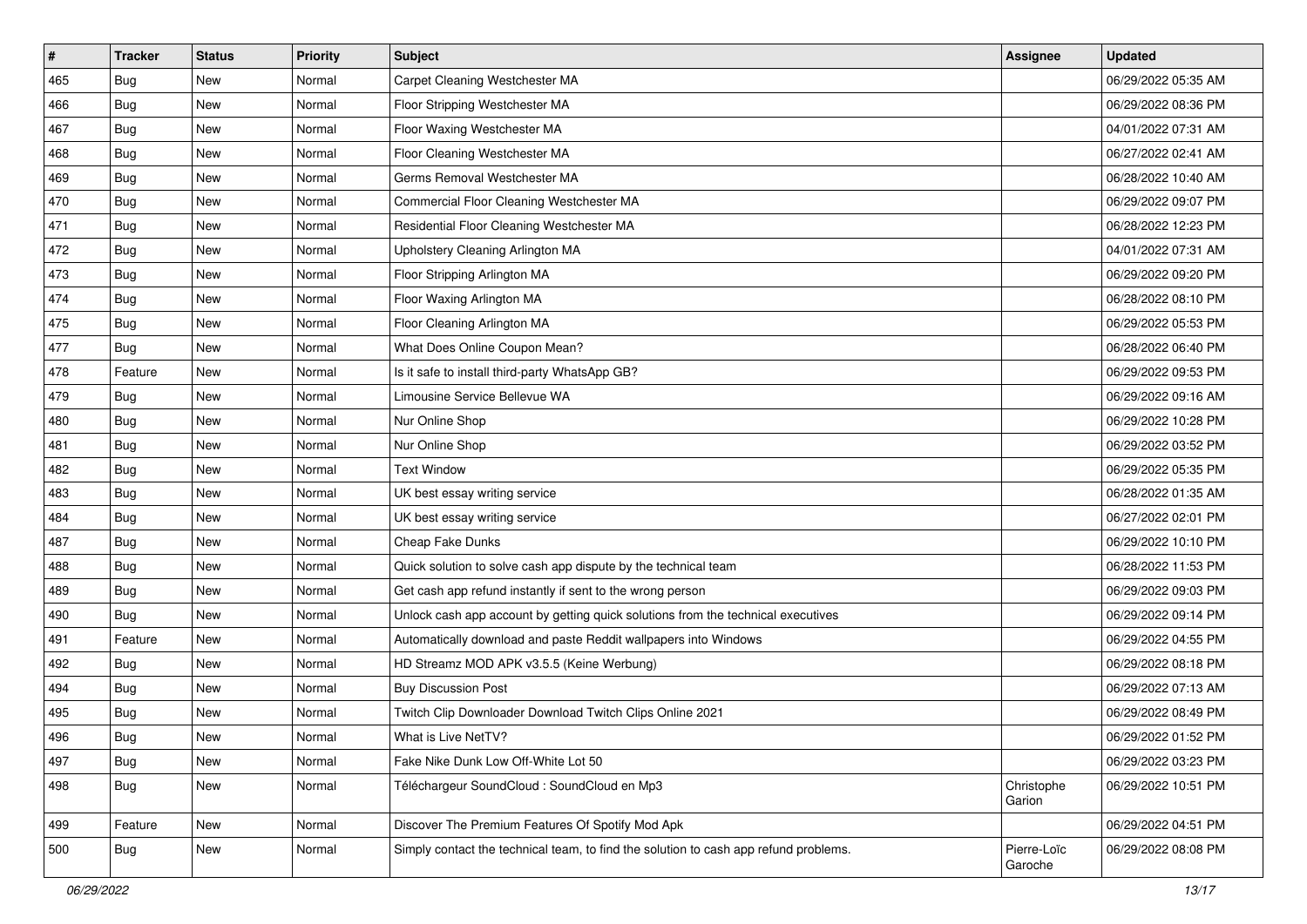| $\vert$ # | <b>Tracker</b> | <b>Status</b> | <b>Priority</b> | Subject                                                                                  | Assignee               | <b>Updated</b>      |
|-----------|----------------|---------------|-----------------|------------------------------------------------------------------------------------------|------------------------|---------------------|
| 501       | Bug            | New           | Normal          | How Do I Annihilate Cash App Transfer Failed Problems Effectively                        | Pierre-Loïc<br>Garoche | 06/29/2022 03:12 PM |
| 502       | Bug            | New           | Normal          | Les instructions pour définir des sonneries pour iPhone sont simples et faciles à suivre |                        | 06/29/2022 02:27 PM |
| 503       | Bug            | <b>New</b>    | Normal          | Youtube Premium Apk free download for Android                                            |                        | 06/29/2022 09:54 PM |
| 504       | <b>Bug</b>     | New           | Normal          | A beginner should always look for online Java assignment help!                           |                        | 06/29/2022 10:14 PM |
| 505       | Bug            | New           | Normal          | www.trendmicro.com/activate                                                              |                        | 06/29/2022 09:42 PM |
| 506       | Bug            | New           | Normal          | www.trendmicro.com/activate                                                              |                        | 06/29/2022 10:38 PM |
| 507       | Bug            | New           | Normal          | central.bitdefender.com                                                                  |                        | 06/29/2022 09:35 PM |
| 508       | Bug            | New           | Normal          | hire a professional dissertation help                                                    |                        | 06/28/2022 04:58 PM |
| 509       | Feature        | New           | Normal          | Fashion                                                                                  | Anonymous              | 06/29/2022 11:19 AM |
| 510       | Feature        | New           | Normal          | Fashion                                                                                  | Anonymous              | 06/29/2022 11:10 PM |
| 511       | Feature        | <b>New</b>    | Normal          | Fashion                                                                                  | Anonymous              | 06/27/2022 12:17 AM |
| 512       | <b>Bug</b>     | New           | Normal          | The Importance Of Using Custom Writing Services                                          |                        | 06/29/2022 12:33 PM |
| 513       | Bug            | New           | Normal          | Unlock cash app account using the easy steps:                                            | Anonymous              | 06/29/2022 04:45 PM |
| 514       | <b>Bug</b>     | <b>New</b>    | Normal          | Trans-Caribbean                                                                          |                        | 06/29/2022 09:33 AM |
| 515       | Bug            | New           | Normal          | Fragment Nike Dunk High Tokyo Fake                                                       |                        | 06/29/2022 11:19 PM |
| 516       | Bug            | <b>New</b>    | Normal          | Does Cash App Help To Get Cash App Refund Without Any Interruption?                      |                        | 06/29/2022 05:12 PM |
| 517       | <b>Bug</b>     | New           | Normal          | Proficient tips to take help of cash app support professionals:                          |                        | 06/26/2022 07:34 AM |
| 518       | Bug            | New           | Normal          | How To Check The Balance Of Cash App Account By Taking Cash App Support?                 |                        | 06/28/2022 08:51 PM |
| 519       | Bug            | New           | Normal          | Are you finding online UK Assignment writers?                                            |                        | 06/29/2022 01:01 PM |
| 520       | Bug            | New           | Normal          | What Is The Major Role Of Cash.app/Help and Support Page?                                |                        | 06/29/2022 08:57 PM |
| 521       | Feature        | New           | Normal          | Check out the Cash app Card balance for an overdraft.                                    | Pierre-Loïc<br>Garoche | 06/29/2022 02:34 PM |
| 522       | Feature        | New           | Normal          | Can You Check App Limits, If Cash app won't let me send money?                           |                        | 06/29/2022 09:36 PM |
| 523       | Bug            | New           | Normal          | What Is The Right Google Account Recovery Aid To Regain Account Access?                  | Pierre-Loïc<br>Garoche | 06/29/2022 08:37 PM |
| 524       | Bug            | New           | Normal          | How Does Google Account Recovery Work If Your Account Is Hacked?                         |                        | 06/29/2022 05:32 AM |
| 525       | Bug            | New           | Normal          | If you don't have a QR code: How to activate cash app card in app                        |                        | 06/29/2022 09:16 PM |
| 526       | Bug            | New           | Normal          | Soundcloud to mp3 converter - Download Soundcloud songs                                  |                        | 06/29/2022 04:01 AM |
| 527       | Feature        | New           | Normal          | My Teachers                                                                              |                        | 06/29/2022 12:33 PM |
| 528       | Bug            | New           | Normal          | Korean Mag                                                                               |                        | 06/29/2022 01:13 AM |
| 529       | Bug            | New           | Normal          | Thop TV APK - Free Download for Android                                                  |                        | 06/29/2022 08:52 AM |
| 530       | Bug            | New           | Normal          | Cheap Assignment Writing Service UK                                                      | Anonymous              | 06/28/2022 11:00 PM |
| 531       | <b>Bug</b>     | New           | Normal          | Cheap Assignment Writing Service UK                                                      | Anonymous              | 06/29/2022 12:18 PM |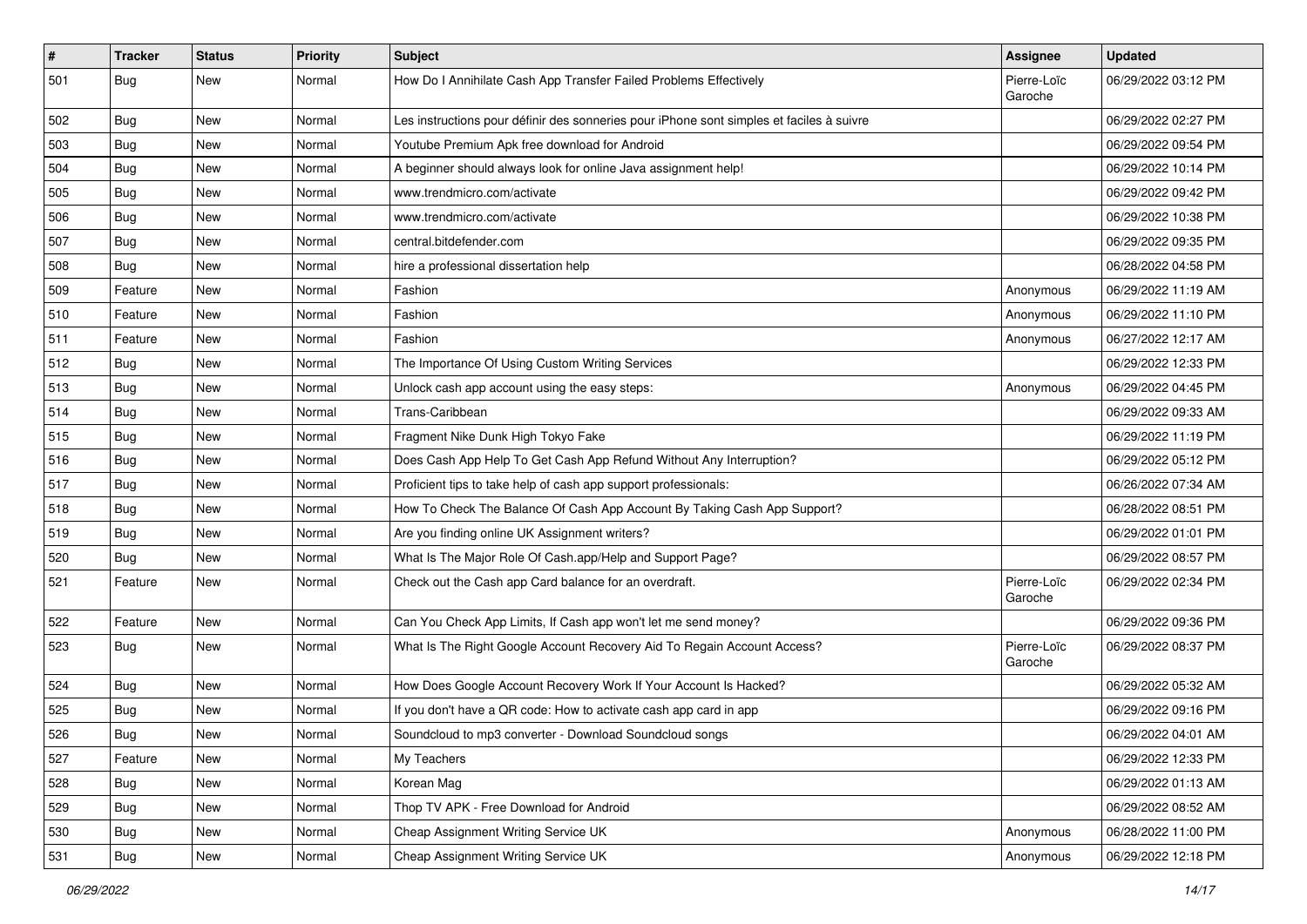| $\sharp$ | <b>Tracker</b> | <b>Status</b> | <b>Priority</b> | Subject                                                                                                                                                                                                                                           | <b>Assignee</b>        | <b>Updated</b>      |
|----------|----------------|---------------|-----------------|---------------------------------------------------------------------------------------------------------------------------------------------------------------------------------------------------------------------------------------------------|------------------------|---------------------|
| 532      | <b>Bug</b>     | New           | Normal          | My Assignment Help                                                                                                                                                                                                                                |                        | 06/29/2022 10:39 AM |
| 533      | <b>Bug</b>     | New           | Normal          | How to complete the homework assignments in economics in the easiest way?                                                                                                                                                                         |                        | 06/28/2022 06:26 PM |
| 534      | Bug            | New           | Normal          | Know how to initiate cash app refund by contacting the technical team                                                                                                                                                                             | Pierre-Loïc<br>Garoche | 06/29/2022 03:23 PM |
| 535      | Bug            | New           | Normal          | Getting Tangled Problems When You Try To Apply For Cash App Delete Account                                                                                                                                                                        | Christophe<br>Garion   | 06/26/2022 04:51 PM |
| 536      | Bug            | New           | Normal          | How to check the balance on the cash app card                                                                                                                                                                                                     | Hamza<br>Bourbouh      | 06/29/2022 01:17 PM |
| 537      | Bug            | New           | Normal          | Get tech assistance with customer support on ATT Yahoo email login issue.                                                                                                                                                                         |                        | 06/29/2022 11:06 PM |
| 538      | Bug            | New           | Normal          | Will cash app refund money if scammed quickly?                                                                                                                                                                                                    |                        | 06/27/2022 10:25 AM |
| 539      | Bug            | New           | Normal          | Do you want to know how to activate cash card through phone number?                                                                                                                                                                               |                        | 04/01/2022 09:25 AM |
| 540      | <b>Bug</b>     | <b>New</b>    | Normal          | Why Haven't I Received My Cash App Card? Can I get t the reasons behind it                                                                                                                                                                        |                        | 06/29/2022 09:42 AM |
| 541      | Bug            | <b>New</b>    | Normal          | How to fix the cash app payment failed errors?                                                                                                                                                                                                    |                        | 06/28/2022 10:56 PM |
| 542      | Bug            | New           | Normal          | Web N Logo Design                                                                                                                                                                                                                                 |                        | 06/29/2022 11:42 AM |
| 543      | Feature        | New           | Normal          | Get tech assistance with customer support on ATT Yahoo email login issue.                                                                                                                                                                         |                        | 06/24/2022 05:08 PM |
| 544      | Bug            | New           | Normal          | Hey! I had a very cool idea to order our general picture on canvas for my family as a gift. But couldn't find a<br>good one. Once my friend advised me this article in which I found what I was looking for and gave a cool gift<br>to my family. |                        | 06/27/2022 04:10 AM |
| 545      | Feature        | New           | Normal          | Best Canvas Print Company                                                                                                                                                                                                                         |                        | 06/28/2022 01:08 PM |
| 546      | Feature        | <b>New</b>    | Normal          | Quickbooks Error                                                                                                                                                                                                                                  |                        | 06/29/2022 09:42 AM |
| 547      | Bug            | <b>New</b>    | Normal          | Get rid of the issue of cash app down by calling experts.                                                                                                                                                                                         |                        | 06/26/2022 10:38 AM |
| 548      | <b>Bug</b>     | New           | Normal          | Web N Logo Design                                                                                                                                                                                                                                 |                        | 06/28/2022 08:24 AM |
| 549      | Bug            | New           | Normal          | Radio Luisteren                                                                                                                                                                                                                                   |                        | 06/29/2022 10:01 PM |
| 550      | Bug            | <b>New</b>    | Normal          | Nederland FM - beste manieren om naar internationale radio op internet te luisteren                                                                                                                                                               |                        | 06/29/2022 12:06 AM |
| 551      | Bug            | New           | Normal          | Why Do Students Need Online Best Dissertation Writing Services?                                                                                                                                                                                   |                        | 06/29/2022 06:30 PM |
| 552      | Feature        | New           | Normal          | Radio rfm and the benefits of radio rfm                                                                                                                                                                                                           |                        | 06/29/2022 06:28 AM |
| 553      | Bug            | New           | Normal          | Cinema HD APK - Free Movie Enjoyment App on Android                                                                                                                                                                                               |                        | 06/28/2022 02:34 PM |
| 554      | <b>Bug</b>     | New           | Normal          | XvideoStudio Video Editor APK Free Download on TechToDown                                                                                                                                                                                         |                        | 06/29/2022 11:31 AM |
| 555      | Bug            | New           | Normal          | web design development in hyderabad                                                                                                                                                                                                               |                        | 06/29/2022 09:50 PM |
| 556      | Bug            | New           | Normal          | Play Game Mod Apk With Your Friends                                                                                                                                                                                                               |                        | 06/29/2022 01:00 AM |
| 557      | Feature        | New           | Normal          | <b>Business Law Assignment Help</b>                                                                                                                                                                                                               |                        | 06/29/2022 01:12 PM |
| 558      | Feature        | New           | Normal          | <b>Stunning Classic Sofas</b>                                                                                                                                                                                                                     |                        | 06/29/2022 10:03 AM |
| 560      | Bug            | New           | Normal          | Whatsapp Aero - Make Your Phone Auto Connect                                                                                                                                                                                                      |                        | 04/01/2022 09:28 AM |
| 561      | Bug            | New           | Normal          | Enjoy the Full YouTube Premium Experience With YouTube Premium Membership                                                                                                                                                                         |                        | 06/29/2022 02:18 PM |
| 562      | <b>Bug</b>     | New           | Normal          | Learn Basic Mahjong Rules                                                                                                                                                                                                                         |                        | 06/23/2022 12:48 AM |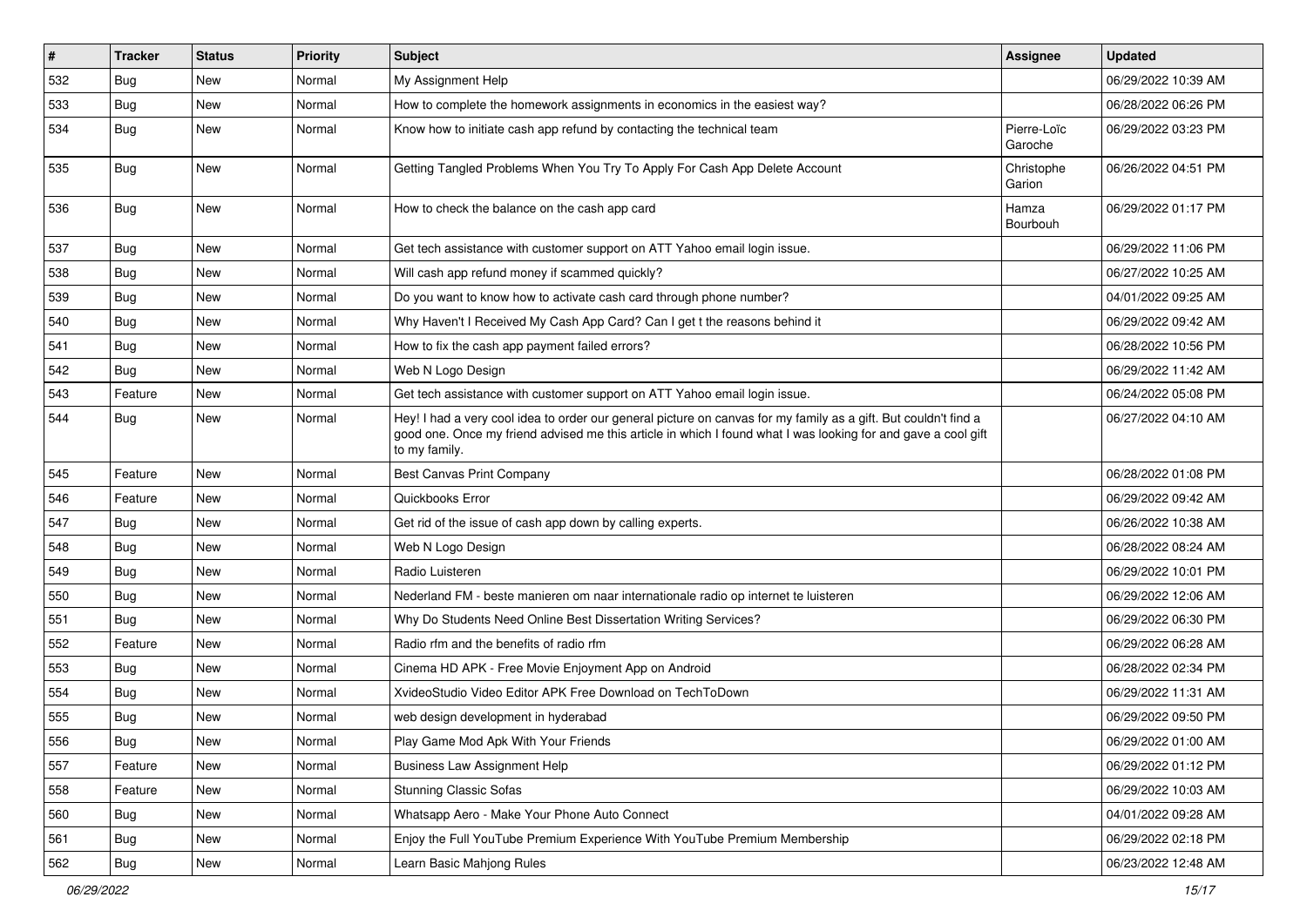| $\sharp$ | <b>Tracker</b> | <b>Status</b> | <b>Priority</b> | <b>Subject</b>                                                                                                                                                                                                                                                        | Assignee               | <b>Updated</b>      |
|----------|----------------|---------------|-----------------|-----------------------------------------------------------------------------------------------------------------------------------------------------------------------------------------------------------------------------------------------------------------------|------------------------|---------------------|
| 563      | <b>Bug</b>     | New           | Normal          | Understanding the Difference Between Free and Paid Mod Apks                                                                                                                                                                                                           |                        | 06/29/2022 10:32 AM |
| 564      | Bug            | New           | Normal          | How To Install RepelisPlus On Your Android Phone?                                                                                                                                                                                                                     |                        | 06/29/2022 05:11 AM |
| 565      | Bug            | New           | Normal          | How To Install RepelisPlus On Your Android Phone?                                                                                                                                                                                                                     |                        | 06/28/2022 09:46 AM |
| 566      | Bug            | New           | Normal          | Kinemaster Pro Download - los App Review                                                                                                                                                                                                                              |                        | 04/01/2022 09:27 AM |
| 567      | Bug            | <b>New</b>    | Normal          | Singapore assignment help                                                                                                                                                                                                                                             |                        | 06/29/2022 09:03 PM |
| 568      | <b>Bug</b>     | New           | Normal          | Instale a versão mais recente do YouTube Premium                                                                                                                                                                                                                      |                        | 06/27/2022 08:56 PM |
| 569      | Bug            | New           | Normal          | What is the incoming and outgoing mail server for Outlook IMAP settings?                                                                                                                                                                                              | Pierre-Loïc<br>Garoche | 06/28/2022 07:38 PM |
| 570      | Bug            | New           | Normal          | What is Sutton bank cash app customer service phone number?                                                                                                                                                                                                           | Pierre-Loïc<br>Garoche | 06/28/2022 03:09 PM |
| 571      | Bug            | New           | Normal          | How may the Cash app dispute your trade?                                                                                                                                                                                                                              | Pierre-Loïc<br>Garoche | 06/29/2022 09:47 AM |
| 572      | Feature        | New           | Normal          | New features of WhatsApp Plus on Android phones                                                                                                                                                                                                                       | Pierre-Loïc<br>Garoche | 06/29/2022 04:10 PM |
| 573      | Bug            | <b>New</b>    | Normal          | Experimente lo mejor en la aplicación Apk de juegos gratis                                                                                                                                                                                                            |                        | 06/29/2022 05:48 PM |
| 574      | Bug            | New           | Normal          | How to fix the Epson printer offline issue due to a wired connection?                                                                                                                                                                                                 |                        | 06/29/2022 10:23 AM |
| 576      | <b>Bug</b>     | New           | Normal          | So laden Sie ein Instagram-Bild herunter                                                                                                                                                                                                                              |                        | 06/29/2022 09:47 AM |
| 577      | <b>Bug</b>     | New           | Normal          | Follow these easy steps to make Admiral Casino Login                                                                                                                                                                                                                  |                        | 06/28/2022 03:52 AM |
| 579      | Bug            | New           | Normal          | YOUR CV MAKES YOUR FIRST IMPRESSION                                                                                                                                                                                                                                   | Christophe<br>Garion   | 06/27/2022 12:22 PM |
| 581      | Bug            | New           | Normal          | E-Learning Course Help                                                                                                                                                                                                                                                |                        | 06/29/2022 08:19 PM |
| 582      | Bug            | New           | Normal          | Cash App Won't Let Me Send Money If There Is A Low Balance Available                                                                                                                                                                                                  | Pierre-Loïc<br>Garoche | 06/29/2022 03:01 PM |
| 584      | Bug            | New           | Normal          | Want the cash app customer service number to check balance?                                                                                                                                                                                                           |                        | 06/29/2022 01:00 AM |
| 585      | <b>Bug</b>     | New           | Normal          | What is cash app help number?                                                                                                                                                                                                                                         |                        | 06/26/2022 06:21 PM |
| 586      | Bug            | New           | Normal          | Best Modifications For Your Mobile Phone                                                                                                                                                                                                                              |                        | 06/29/2022 11:54 AM |
| 587      | Bug            | New           | Normal          | Why Picsart Pro Offers Great Features                                                                                                                                                                                                                                 |                        | 06/29/2022 10:06 AM |
| 588      | <b>Bug</b>     | New           | Normal          | YouTube Vanced Apk Manager App - Como instalá-lo                                                                                                                                                                                                                      |                        | 06/28/2022 10:56 PM |
| 589      | <b>Bug</b>     | New           | Normal          | How can I get the cash app phone number of customer support?                                                                                                                                                                                                          |                        | 06/28/2022 07:11 AM |
| 590      | <b>Bug</b>     | New           | Normal          | Follow proper initiatives to check my cash app card balance:                                                                                                                                                                                                          |                        | 06/27/2022 09:57 AM |
| 591      | Bug            | New           | Normal          | How To Find Facebook Modifications For Your Spotify Premium Apk?                                                                                                                                                                                                      |                        | 06/29/2022 12:40 AM |
| 592      | Bug            | New           | Normal          | Deezer Premium APK - Baixe músicas de qualquer lugar do mundo de graça                                                                                                                                                                                                |                        | 06/29/2022 03:10 PM |
| 593      | Bug            | New           | Normal          | Eiffel Spark Ultimate C2 SN series is a fully synthetic range of advanced performance engine oils blended in<br>high performance fully synthetic (PAO - polyalphaolefin) basestocks fortified with advanced technology<br>additive system, specifically formulated to |                        | 06/29/2022 03:34 PM |
| 594      | Feature        | New           | Normal          | How does research proposal help online make it easy for me?                                                                                                                                                                                                           |                        | 06/28/2022 08:23 PM |